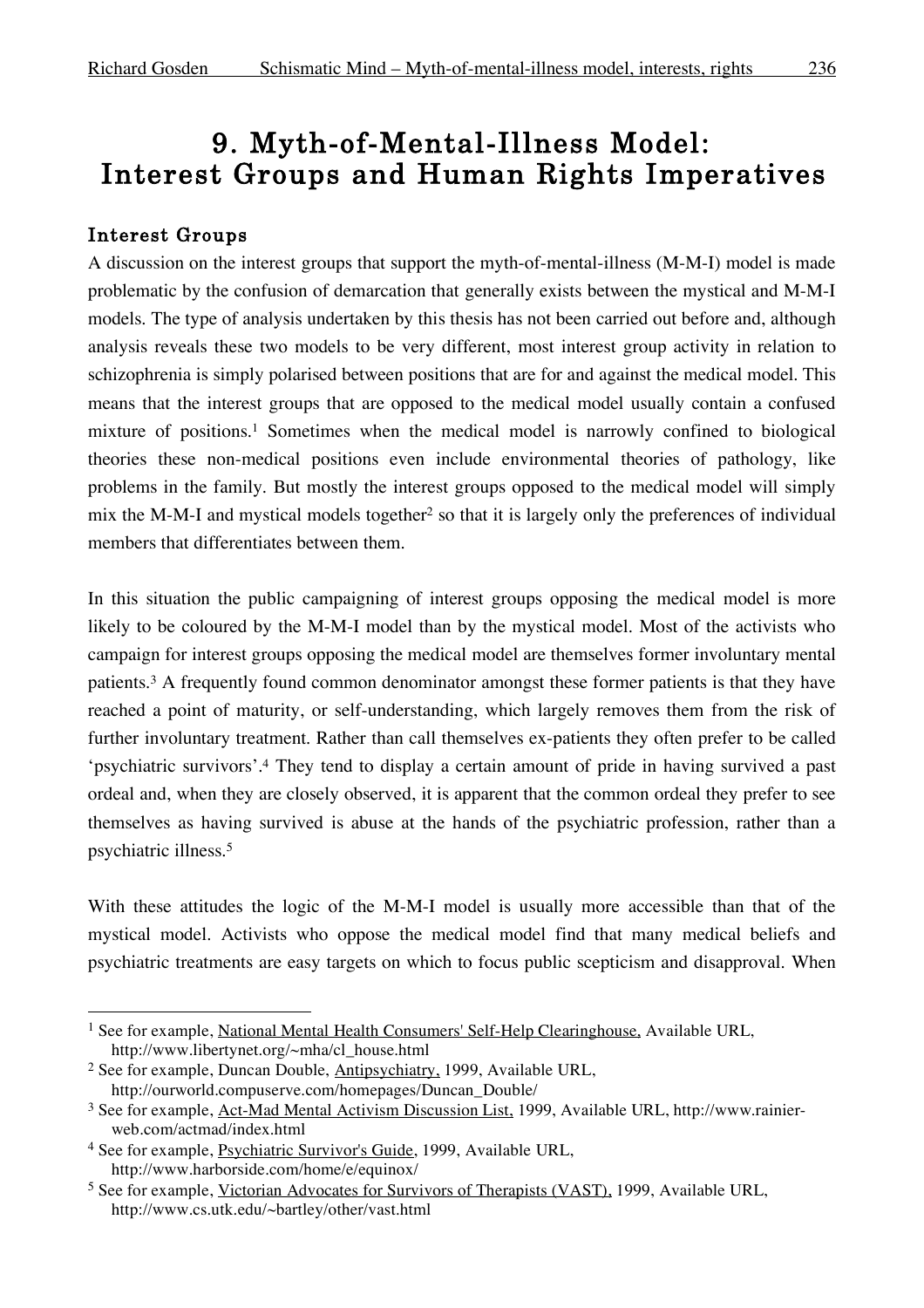the opportunity arises for publicity therefore it is usually not wise for an activist to risk an attempt at explaining schizophrenia in mystical terms. An M-M-I focussed attack on psychiatry can usually serve the anti-medical model cause more effectively, with far less attendant risk to the activist of appearing delusional or mentally disordered.

A further reason for the dominance of the M-M-I model amongst activist groups is that these groups are usually comprised of people with a mixture of psychiatric labels and therefore the groups are not structured for campaigning exclusively on the subject of schizophrenia.6 Whereas other diagnostic categories, like depression and obsessive-compulsive disorder, do not lend themselves very well to a mystical interpretation, all opponents of the medical model can usually adapt to the M-M-I model. On top of this many activists claim not to have experienced any unusual psychological phenomenal prior to their forced treatment and can therefore only relate to the M-M-I model.

The interest groups associated with the M-M-I model are best described as solidarity groups and fall in the middle of Pross' "funnel of mobilisation", <sup>7</sup> between latent interests and formal interests, which were discussed in Chapter 2. These solidarity groups can be ranged along a spectrum of 'respectability' from a sub-grouping of the Church of Scientology, called the Citizens Commission on Human Rights (CCHR),<sup>8</sup> at one end of the spectrum; through Support Coalition,<sup>9</sup> an international network of psychiatric survivor groups; to research groups of dissident mental heath professionals, like the Peter Breggin led Center for the Study of Psychiatry and Psychology;<sup>10</sup> through to groups of civil liberties and human rights oriented legal professionals, like the US based National Association of Protection and Advocacy Systems,<sup>11</sup> at the other end of the spectrum.

Support Coalition is perhaps the most diverse and ambitious of these groups and warrants a detailed description. Support Coalition is a co-ordinated network of 60 psychiatric survivor groups, called sponsoring groups, ranging through eight different countries; Australia, Canada, France, Israel, New Zealand, Pakistan, the United Kingdom and the United States. <sup>12</sup> The majority are located in the United States. The head office of Support Coalition is in Eugene, Oregon (US) and some of the 60 affiliated groups are branches of Support Coalition while others are independent organisations which take advantage of the international reach of Support Coalition to amplify their voices.

 <sup>6</sup> See for example, Psychiatric Survivors Advocacy/Liberation Movement, 1999, Available URL, http://www.az.com/~bipolar/PSALMS.html

<sup>7</sup> P. A. Pross, Group Politics and Public Policy, Oxford Uni. Press, Toronto, 1986, p. 16.

<sup>8</sup> Citizens Commission on Human Rights, 1999, Available URL, http://www.cchr.org/cchrhome.htm <sup>9</sup> Support Coalition, 1999, Available URL, http://www.efn.org/~dendron/

<sup>10</sup> Center for the Study of Psychiatry and Psychology, 1999, Available URL, http://www.breggin.com/

<sup>&</sup>lt;sup>11</sup> National Association for Rights Protection and Advocacy, 1999, Available URL, http://www.connix.com/~narpa/

<sup>&</sup>lt;sup>12</sup> Support Coalition International, 'List of S.C.I. Sponsor Groups and Spokes', <u>Dendron</u>, Nos. 39 and 40, Winter 1997- 98, pp. 46-47.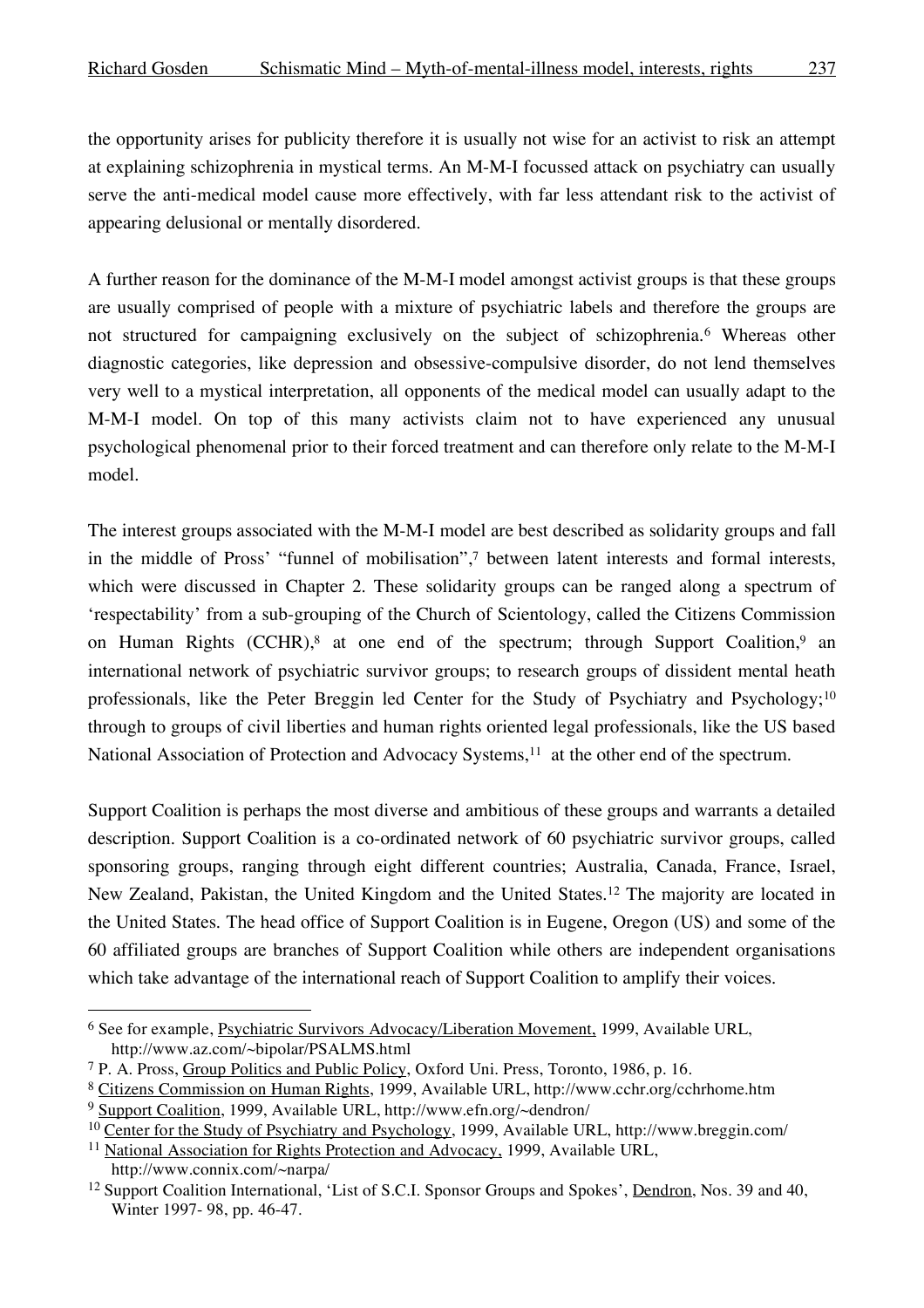Support Coalition primarily relies on two separate methods to build solidarity amongst the groups and to focus campaigns on specific issues. The first is a journal called Dendron which is published several times a year and which carries articles written by members of the network about campaign issues.

The second method is more innovative and utilises the internet. There is a website<sup>13</sup> with extensive material about current campaigns focussed on issues like involuntary treatment, outpatients commitment and ECT. There are also four email lists run from the website.

The first of these email lists is not a discussion list but is used for human rights alerts when cases of particularly blatant human rights abuse come to the attention of the co-ordinator. <sup>14</sup> When this happens a 'Dendrite' is dispatched by email to over 1000 activists in various countries with instructions on how and where to lodge a protest by post or email. There are a number of instances where Support Coalition claims to have had resounding successes using this method by forcing mental health authorities to release individuals from involuntary hospitalisation or to cease forced treatment. The campaign technique seems to be most effective when it targets small-town mental health authorities who are easily embarrassed by international attention.<sup>15</sup>

The second email list which has about 150 international subscribers is called SCI — Support Coalition International. SCI is for members of Support Coalition's international network to exchange campaign news and to plan strategies. Most of the subscribers to SCI have past diagnoses of serious mental illnesses which do not appear to interfere in any way with their ability to articulate complex legal, scientific and political issues in clear simple prose. This, combined with the apparent technical mastery of internet methods of communication, provides significant evidence supporting aspects of the M-M-I model. The Support Coalition lists, in fact, are fairly remarkable for their total absence of the irrational outbursts that are characteristic of many email discussion lists. There is very little in the way Support Coalition members conduct their dialogues that gives any confirmation to the medical assumptions of mental incompetence inherent in the psychiatric labels they have received.

The other two Support Coalition lists are NOFORCE "for discussion about fighting forced psychiatry". And ZAPBACK "which is a fairly new email list for SCI members to discuss fighting electroshock human rights violations". 16

<sup>&</sup>lt;sup>13</sup> Support Coalition, Available URL, op.cit.

<sup>&</sup>lt;sup>14</sup> David Oaks, Co-Coordinator, Support Coalition International, P.O. Box 11284, Eugene, Oregon, 97440-3484, USA., email: dendron@efn.org

<sup>15</sup> Drug Free!, Dendron, Nos. 39 and 40, Winter 1997- 98, p. 5.

<sup>&</sup>lt;sup>16</sup> David Oaks, SCI List (sci@efn.org), Support Coalition, 30 September, 1998.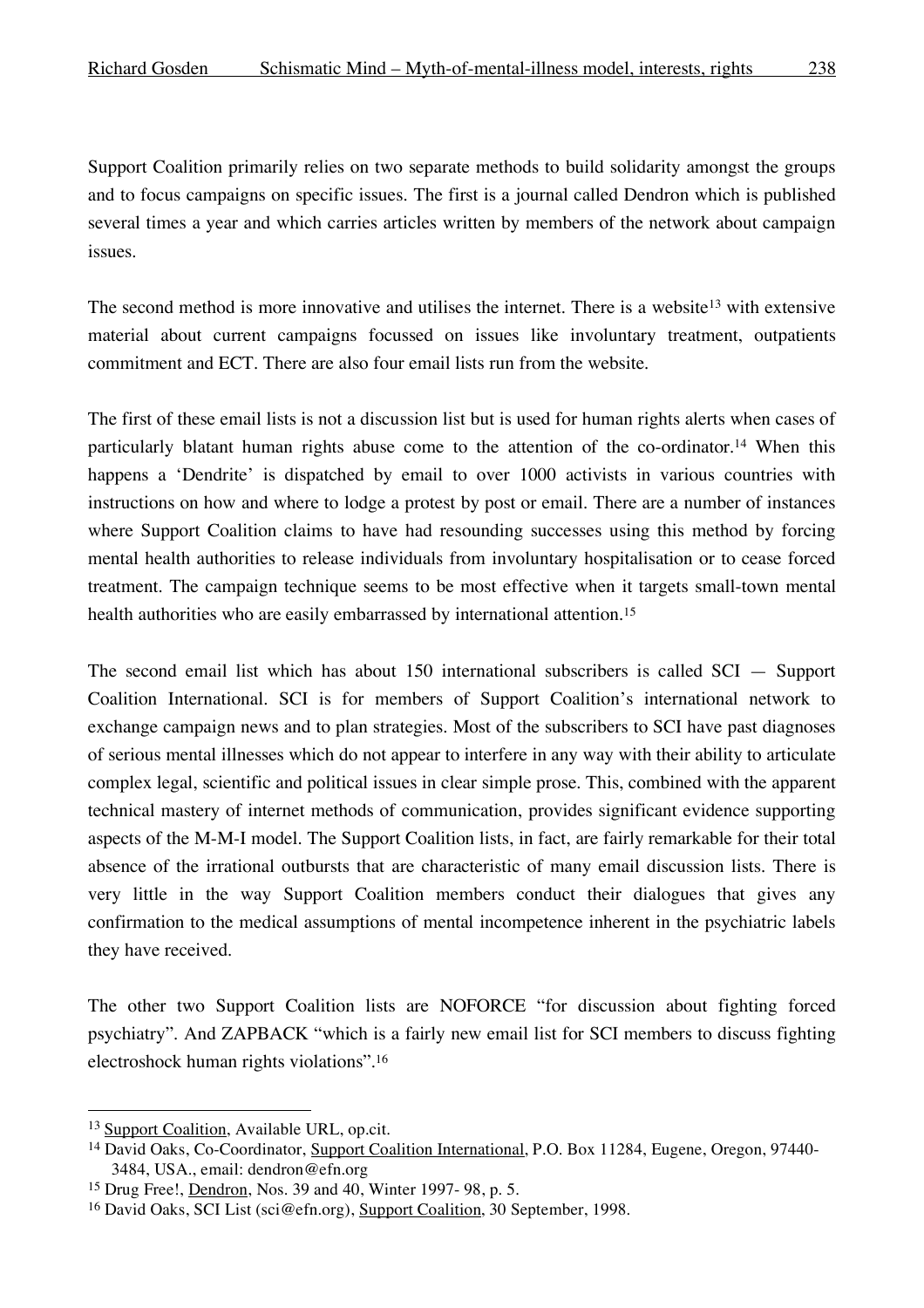From the perspective of the myth-of-mental-illness (M-M-I) model the medical treatment for schizophrenia, particularly when it is given involuntarily, is quite unreasonable.<sup>17</sup> The neuroleptic drugs used as frontline treatment have powerful effects on the minds and bodies of the patients who are treated with them. <sup>18</sup> Some side effects of neuroleptic medication, like tardive dyskinesia, are probably the result of permanent brain damage. <sup>19</sup> If the symptoms of schizophrenia are in fact incorrectly classified as a medical problem then, even when recipients of treatment are volunteers, it is apparent that the medical practitioner offering the treatment has gained the patient's consent by supplying false information. This is bad enough. But when the treatment is given involuntarily, without consent, some very serious violations of basic human rights take place.

A person who is not committed to the M-M-I model might find this proposition thoroughly implausible. It is one thing, as an intellectual exercise perhaps, to assimilate and even acquiesce to the simple logic of the arguments given in the foregoing chapter. But it is altogether another proposition to acknowledge the corollary of these arguments: i.e. that the medical model for schizophrenia is causing human rights violations on a massive scale. In order to make the human rights arguments attached to the M-M-I model at least plausible it might be useful to lay some groundwork by offering a reasonable explanation for why this systematic injustice has developed.

According to the M-M-I perspective the explanation for why the medical model for schizophrenia is dominant, and so blatantly used for social control, in the face of common sense to the contrary, is a matter of long-standing legal necessity. This legal necessity concerns the availability of an insanity plea which can be used to escape criminal responsibility for breaches of the law. <sup>20</sup> The insanity plea has been deeply entrenched in legal custom from ancient times<sup>21</sup> and, so long as it continues to be available — and so long as the symptoms of schizophrenia are thought to be indications of madness — people who manifest these symptoms cannot be held criminally responsible for their actions. The underlying logic of the M-M-I model is that in this situation it is necessary to have an alternative to the criminal justice system to control people who manifest the signs of madness/insanity in order to protect the public from their actions.

 <sup>17</sup> Peter Breggin, Toxic Psychiatry, Fontana, London, 1983, pp. 57-83.

<sup>&</sup>lt;sup>18</sup> Alan I. Green and Jayendra K. Patel, 'The new pharmacology of schizophrenia', Harvard Mental Health Letter, Vol. 13, No. 6, Dec 1996, pp. 5-8.

<sup>&</sup>lt;sup>19</sup> B. Bower, 'Rat model of tardive dyskinesia gets boost', Science News, Vol. 136, No. 20, 11 Nov, 1989, p. 308.

<sup>&</sup>lt;sup>20</sup> Thomas Szasz, Law, Liberty, and Psychiatry: An Inquiry into the Social Uses of Mental Health Practices, Routledge and Kegan Paul, London, 1974, pp. 126-127.

<sup>&</sup>lt;sup>21</sup> Chester R. Burns, 'American Medico-Legal Traditions and Concepts of Mental Health: The Nineteenth Century', in H. Tristram Engelhardt, Jr., ed., Mental Health: Philosophical Perspectives, D. Reidel, Dordrecht, Holland, 1976, pp. 3-14.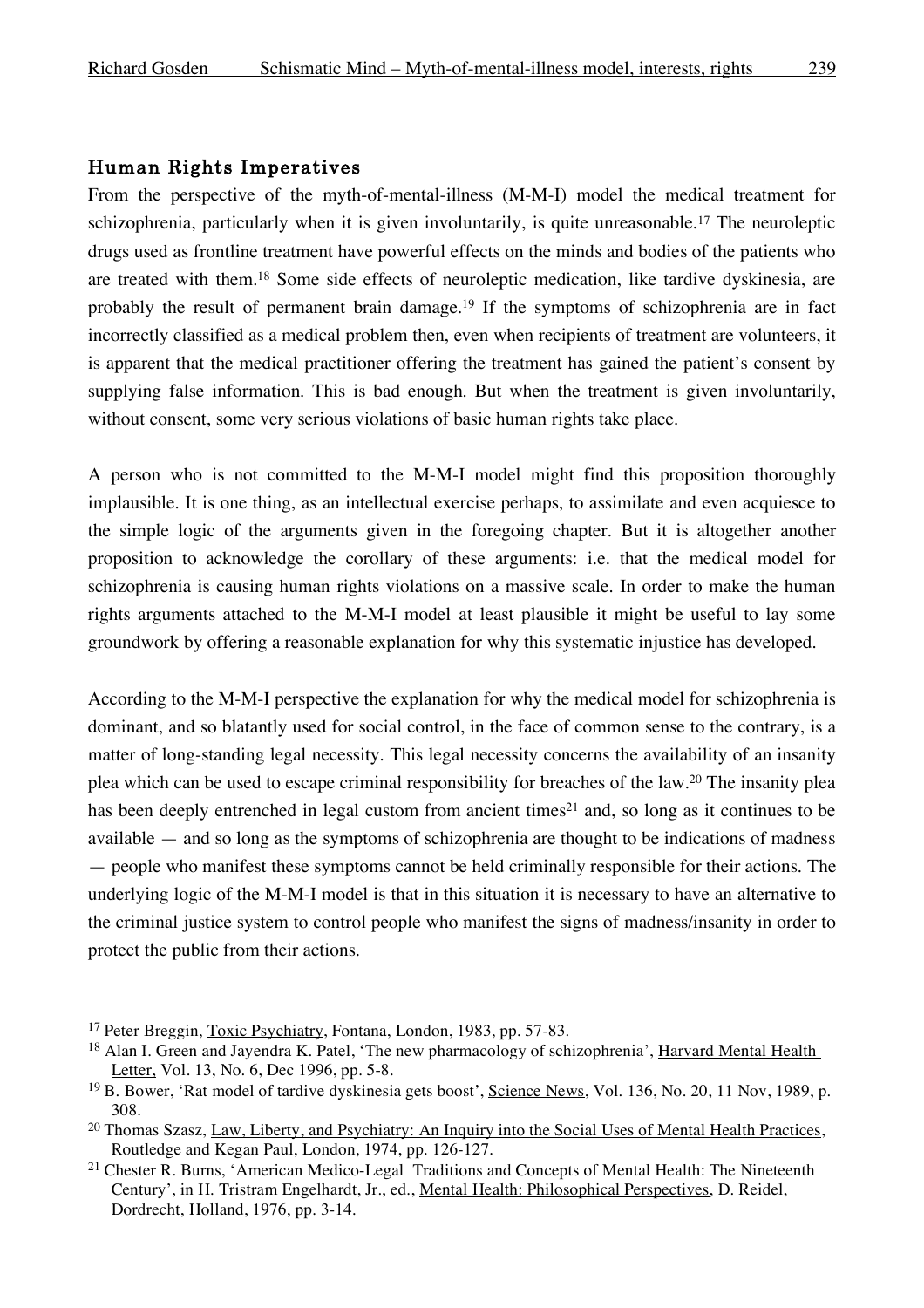It should be noted that this explanation of the situation implies that even in the absence of a medical system for identifying, treating and controlling people who manifest the symptoms of schizophrenia there would still need to be another system of socially alienating mad people. And in their alienation these people would still most likely be labelled in non-medical terms as child-like, mad and insane. They would also still have a chance of escaping criminal responsibility for their actions. This indeed was the case before the development of the medical model.<sup>22</sup> Acceptance of the M-M-I model does not necessarily preclude a belief in a lay understanding of madness/insanity, but only that the medical interpretation of this understanding is inappropriate.

## Background to the Insanity Plea

There is a long-standing tradition in most legal systems that allows two kinds of excuses as a justification for breaking the law.<sup>23</sup> The first is the argument that the illegal act was committed in ignorance. <sup>24</sup> Here one person might shoot another. But the shooter can try to claim it was an accident because he or she did not know the gun was loaded. Or, one person might admit to poisoning another after cooking a meal. But the poisoner might claim that he or she did not know that rat poison was kept in the jar marked 'food colouring'. The excusing of children from legal culpability is derived from this area and when a child is found to have committed a serious offence it is assumed that he or she did not know any better.

The second kind of excuse occurs when the perpetrator can claim that he or she was compelled to act in a particular way. Self-defence and extreme provocation are included in this area. Acts committed under duress of threats, as well as behaviour that is motivated by extremes of emotion, might also be excused on the grounds of compulsion.25

There is a long history of excusing people who are deemed to be insane at the time of committing a crime, on one or the other, or both, of these grounds. Roman law of the latter Empire period excused insane people because an analogy was drawn between them and children.<sup>26</sup> Ancient Hebraic law "recognised that deaf-mutes, idiots and minors were not responsible for their actions"<sup>27</sup> and "[a]ncient Mohammedan law applied punishment only to individuals who have attained their majority, and who are in full possession of their faculties".28

 <sup>22</sup> Michael S. Moore, 'Legal Conceptions of Mental Illness', in Baruch A. Brody and H. Tristram Engelhardt, Jr., eds., Mental Illness: Law and Public Policy, D. Reidel Publishing, Dordrecht/Boston, 1980, p. 27.

<sup>23</sup> Ibid., p. 27-33.

<sup>&</sup>lt;sup>24</sup> Jerome Neu, 'Minds on Trial', in B. A. Brody and H. T. Engelhardt, Jr., eds., <u>Mental Illness: Law and</u> Public Policy, D. Reidel Publishing, Dordrecht/Boston, 1980, p. 82.

 $25$  Ibid., pp. 90-100.

<sup>26</sup> Moore, op.cit., p. 27.

<sup>27</sup> Ibid.

<sup>28</sup> Ibid.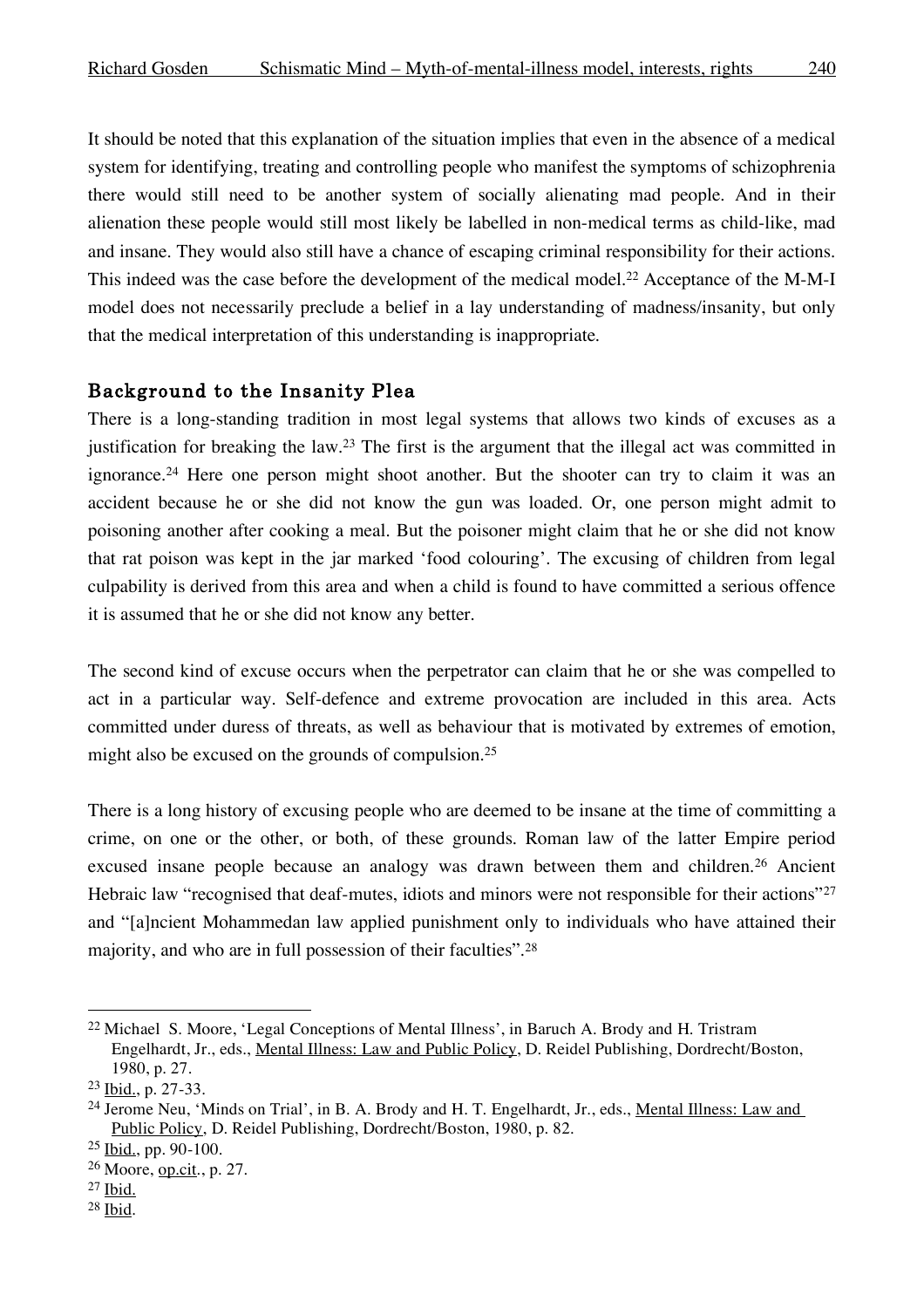In modern times countries with legal systems derived from English law have developed a test for insanity which excuses legal culpability when the person, at the time of committing the crime, is believed to be unaware of the difference between good and evil. The legal precedent which establishes this test is known as the M'Naghten case.<sup>29</sup>

In England in 1843 Daniel M'Naghten assassinated Edward Drummond, who at the time was the private secretary of the Prime Minister. M'Naghten claimed to believe that a number of people, including the Prime Minister, were persecuting him in various ways. At his trial M'Naghten successfully defended his actions on the grounds of insanity but after the trial many people still believed he might only have been feigning his madness. As a result the judges in the case were asked to appear before the House of Lords and explain the test of insanity they had applied to M'Naghten. The answer supplied by the judges has since become the basis for a test of criminal insanity:

To establish a defence on the grounds of insanity, it must be conclusively proved that, at the time of the committing of the act, the party accused was labouring under such a defect of reason, from the disease of the mind, as not to know the nature and quality of the act he was doing; or if he did know it, that he did not know what he was doing was wrong. (*Regina v. M'Naghten*, 10 Clark and F. 200, 8 Eng. Rep. 718 (1843)). 30

The so-called M'Naghten test soon became established in English-speaking countries as the principle test of legal insanity but it also came under persistent criticism because it was thought to be too narrow in its definition. This was because it only covered the traditional defence of ignorance and did not provide a defence for a person who was aware of the nature of the act, and aware that it is wrong, but all the same was compelled by mad impulses to act contrary to the law.

In the United States this controversy finally produced a definition by the American Law Institute which incorporated both defences:

(1) a person is not responsible for criminal conduct if at the time of such conduct as a result of mental disease or defect he lacks substantial capacity either to appreciate the criminality of his conduct or to conform his conduct to the requirements of the law. (2) the terms 'mental disease or defect' do not include an abnormality manifested only by repeated criminal or otherwise antisocial conduct.<sup>31</sup>

 <sup>29</sup> Neu, op.cit., pp. 81-82.

<sup>30</sup> Moore, op.cit., p. 28.

<sup>31</sup> Ibid., p. 30.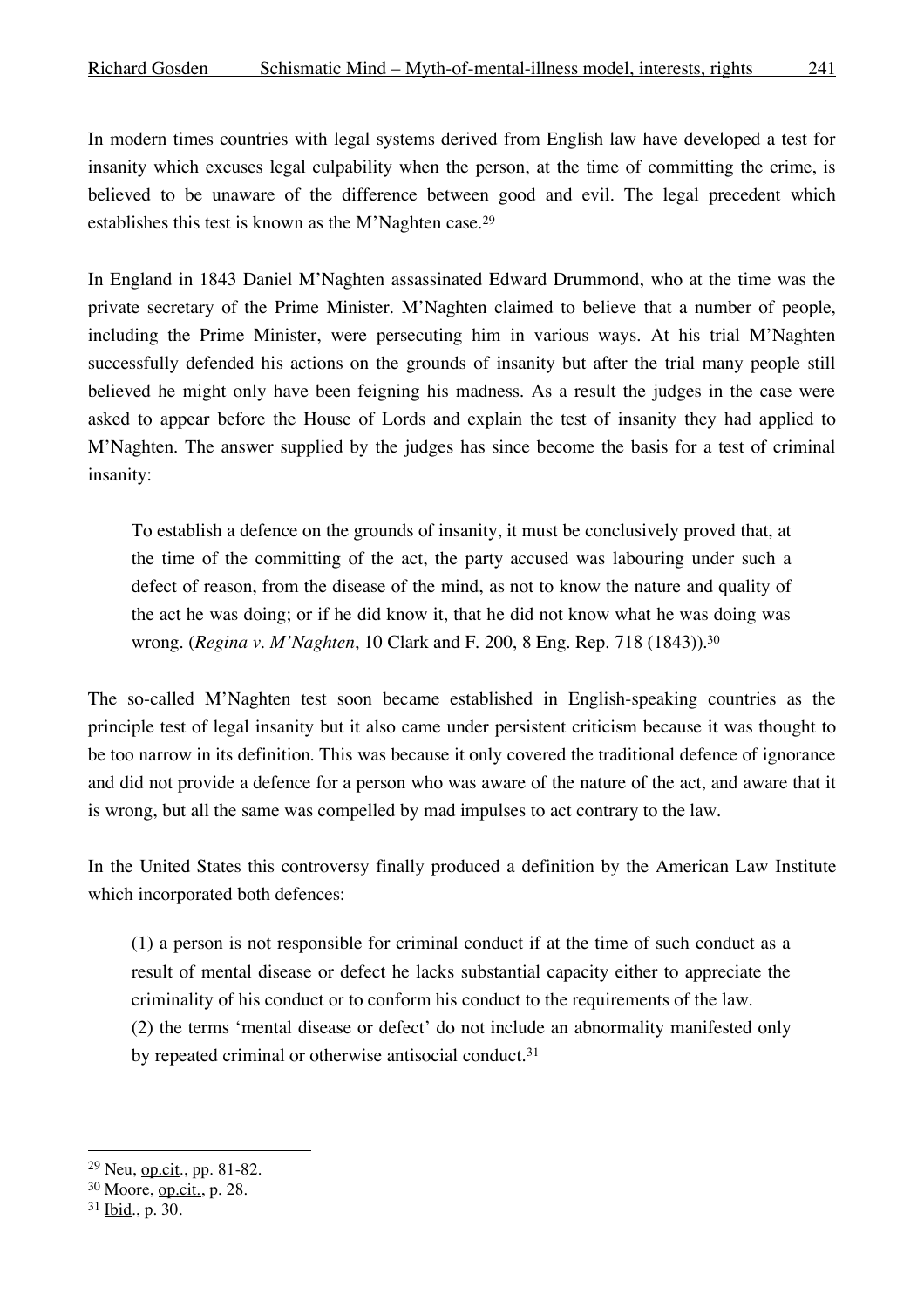The clarification of the meaning of mental disease by excluding "abnormality manifested only by repeated criminal or otherwise antisocial conduct" points to a simmering demarcation dispute over the boundaries of professional territory which has been going on between the legal and the medical professions ever since the medical profession secured its tenure over the madness industry. Some elements of the medical profession would be only too happy to medicalise all transgressions of the law<sup>32</sup> and the above exclusion is to ensure that the bulk of criminal offenders remain accountable to the legal process.

More recently, under the New South Wales Mental Health (Criminal Procedure) Act 1990, <sup>33</sup> the related problems of 'ignorance', 'compulsion' and 'professional demarcation', as they relate to the insanity plea, have been handled differently. The trend now is to define 'mental illness' in the legislation so that the interpretation of the condition is a legal matter as well as a medical matter. Then, the terminology of criminal insanity is omitted and replaced with 'mental illness'. This creates conditions whereby a person, who at the time an offence was committed is deemed to have been mentally ill, according to the legal definition of mental illness, is not to be held responsible for criminal acts.

The definition of mental illness given in the NSW Mental Health Act 1990 is a very simple one involving five symptoms. <sup>34</sup> The presence of any single symptom indicates that a person is mentally ill. In respect to legal action, normally only medical practitioners are authorised to identify the symptoms. As has been discussed in an earlier chapter four of the five symptoms are also listed as DSM-IV Criterion A positive symptoms for schizophrenia.

This means that a contemporary medical practitioner in NSW, who encounters a person manifesting positive symptoms for schizophrenia, and who thinks the person might also be at risk of causing serious harm, is legally authorised to have the person incarcerated, involuntarily if necessary, in a mental hospital.35 Now this is where the existence of the insanity plea is important as a background motivator for the medical impositions that are placed on the person.

Ostensibly the doctor is free to choose, or not to choose, to have the person incarcerated, according to the best interests of the patient. But in reality, from the M-M-I perspective, a doctor involved in psychiatric matters is simply an agent of social control. As such the doctor is required to consider the consequences of allowing the person with schizophrenic symptoms to remain free. Having

<sup>&</sup>lt;sup>32</sup> Jane Ellen Stevens, 'The biology of violence', BioScience, Vol. 44, No. 5, May, 1994, pp. 291-295.

<sup>&</sup>lt;sup>33</sup> Mental Health (Criminal Procedure) Act 1990, NSW Government Information Service, Reprinted as in force at 17 October, 1994.

<sup>34</sup> Mental Health Act 1990, Schedule 1, NSW Government Information Service, Reprinted as in force at 17 October, 1994, pp. 115-116.

<sup>&</sup>lt;sup>35</sup> Mental Health Legislation Amendment Bill 1997, Section 9, Assented to by the NSW Parliament 26th June, 1997, p. 3.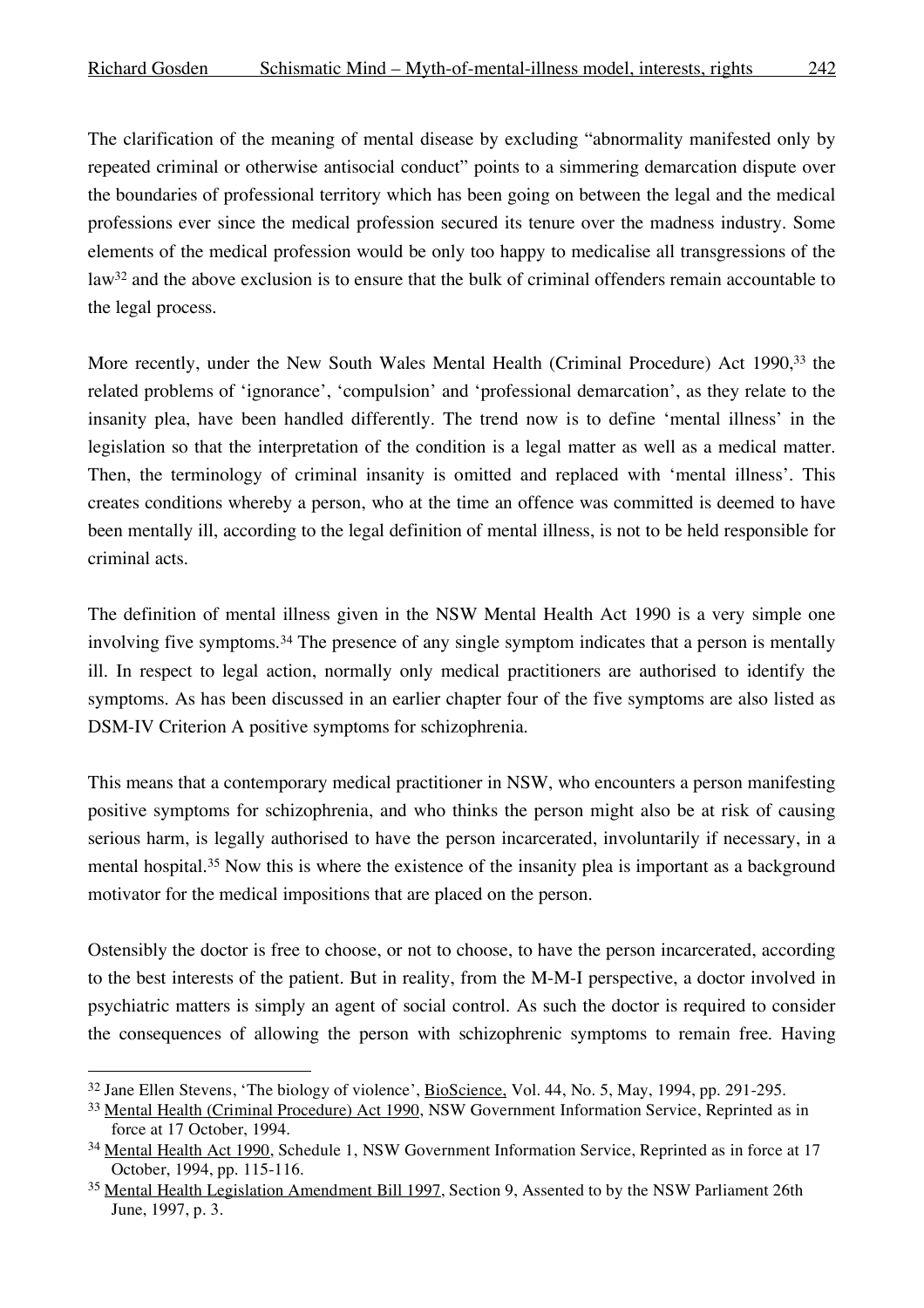diagnosed the person as schizophrenic, and therefore as being mentally ill in a legal sense, the doctor has in effect provided the person with a legal excuse to get away with murder, or any other crime, in the future.

From the criminal justice perspective, therefore, a diagnosis of serious mental illness, without a subsequent imposition of control, has to be seen as a sign of professional irresponsibility. The precautionary control of people who could possibly invoke an insanity plea is a necessary task that goes with the job of doctor.

Occasionally it is necessary to give the medical profession an oblique reminder of their social control duties in this area. A recent case in the United States is a good illustration. The October 10, 1998 edition of the New York Times reported a front page story with a headline that tells it all — "Killer Sues His Therapist and Wins \$500,000". 36

Wendell Williamson was a law student at the University of North Carolina when he was first directed to attend a consultation with Myron B. Liptzin, the head of student psychiatric services, after he disrupted a class by claiming he had telepathic powers. Liptzin diagnosed Williamson with delusional disorder grandiose and prescribed neuroleptic medication. After eight consultations Liptzin informed Williamson that since he was soon to retire Williamson should find another psychiatrist. Williamson did not follow Liptzin's advice and instead of finding another psychiatrist he simply stopped taking the medication.

Eight months after the last contact with Liptzin, Williamson shot two men in the street without provocation. He was diagnosed with paranoid schizophrenia and at his trial was found innocent on the grounds of insanity. At a subsequent trial he was awarded \$500,000 in damages against Liptzin, his former psychiatrist. The damages were awarded because a jury believed that Liptzin had not correctly perceived the seriousness of Williamson's disorder and had not imposed the necessary control measures. A newspaper report said Williamson claimed that,

the verdict in the civil case showed that he and the people he killed were all victims of Dr. Liptzin's failure. "The murders would not have happened if Dr. Liptzin had done his job properly." Williamson testified at trial of his suit last month, telling the jurors that Dr. Liptzin "had more control over the situation than I did."37

Williamson's success with this unlikely argument is an unequivocal message to psychiatrists that the justice system expects them to impose precautionary control measures on anyone they encounter

 <sup>36</sup> William Glaberson, 'Killer Sues His Therapist and Wins \$500,000', New York Times, <sup>10</sup> October, 1998, p. 1.

<sup>37</sup> Ibid., p. 1.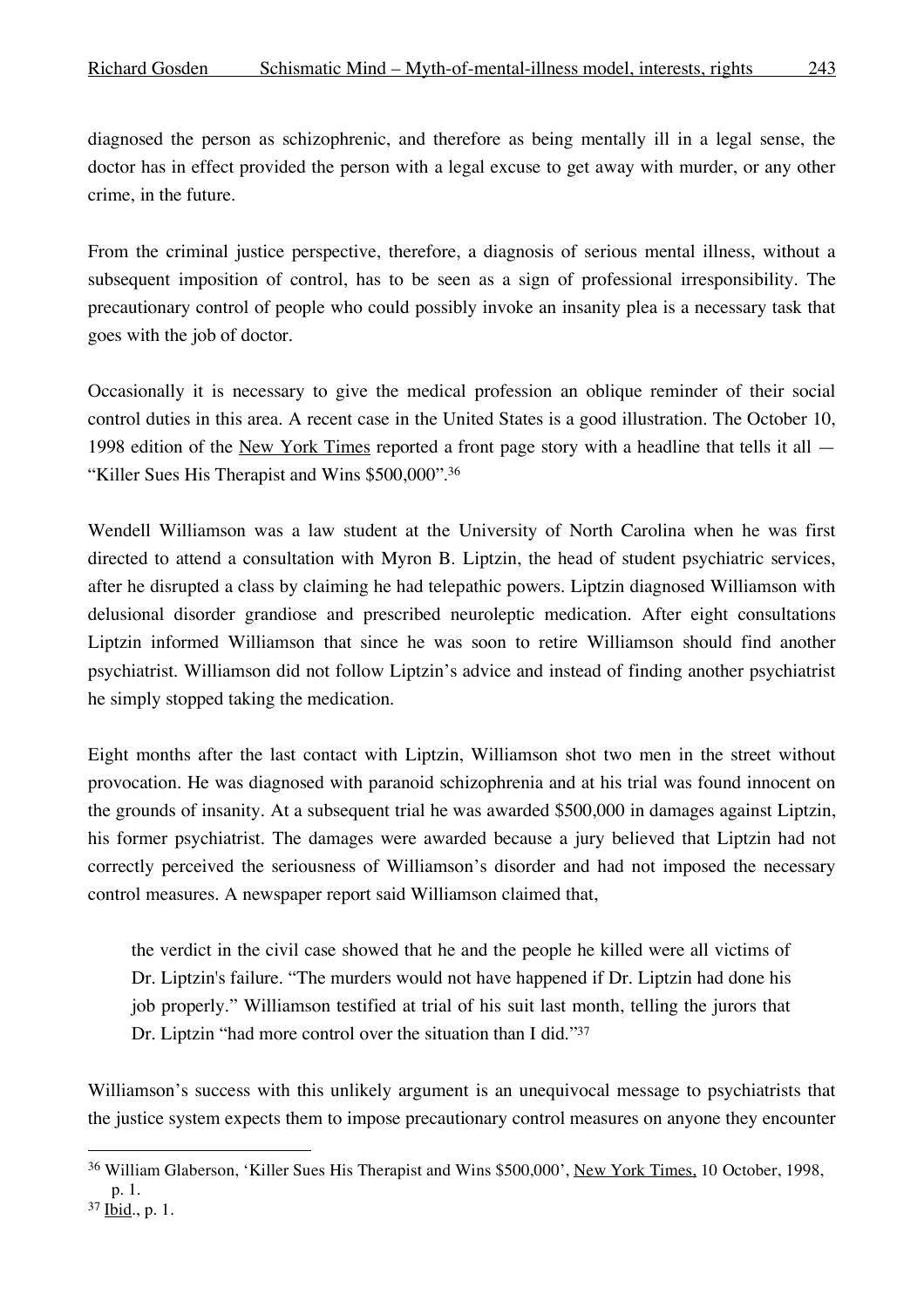who might be violent, and who is likely to escape criminal liability with an insanity plea. This type of message is particularly disturbing to those who subscribe to the M-M-I perspective because it tends to reinforce the expectation of an authoritarian imposition of the medical model. Thomas Szasz and Jeffrey Schaler are leading advocates of the M-M-I model and they both responded within a few days of the Williamson story with letters to the editor.

To the Editor:

That killers can successfully blame their therapists for their actions (front page, Oct. 10) is the consequence of the fiction of mental illness and the junk science of psychiatry that it supports. Although lawyers, psychiatrists and society conspire in the twin charades of civil commitment and the insanity defence, the main culprits are the mental health professionals. If they believed in personal responsibility rather than in mental illness — and rejected the practices of depriving innocent people of liberty and excusing guilty people of crimes — we would be spared the spectacle of criminals' being acquitted of crimes and collecting damages as if they were the victims of untreated diseases.

THOMAS SZASZ, M.D., Syracuse, Oct. 10, 1998

The writer is professor emeritus of psychiatry at SUNY Health Science Center. 38

To the Editor:

Why did a jury hold a psychiatrist, Myron B. Liptzin, accountable for Wendell Williamson's murderous acts (front page, Oct. 10)? Because psychiatrists invented and perpetuate the myth of mental illness. As long as people believe in mental illness as a cause for behaviour, those who receive such a "diagnosis" will be exculpated — and someone else will be culpable.

Since psychiatrists removed the blame, it is only fitting that they should be saddled with it.

JEFFREY A. SCHALER, Silver Spring, Md., Oct. 10, 1998

The writer is an adjunct professor of justice, law and society at American University.<sup>39</sup>

Despite these M-M-I arguments, and numerous doubtful applications of the insanity plea like Williamson's, it is still apparent that most people agree that an insanity plea should be available. Without it, undoubtedly, some people would be unjustly punished for crimes they were incapable of understanding. If an insanity plea is an inevitable component of a modern criminal justice system then for it to exist it is apparent that the definition of insanity must be couched in some kind of socially comprehensible framework. The range of possibilities in this respect seem to be limited to

 <sup>38</sup> Thomas Szasz, Letter to the Editor, New York Times, <sup>14</sup> October, 1998.

<sup>&</sup>lt;sup>39</sup> Jeffrey A. Schaler, Letter to the Editor, <u>New York Times,</u> 14 October, 1998.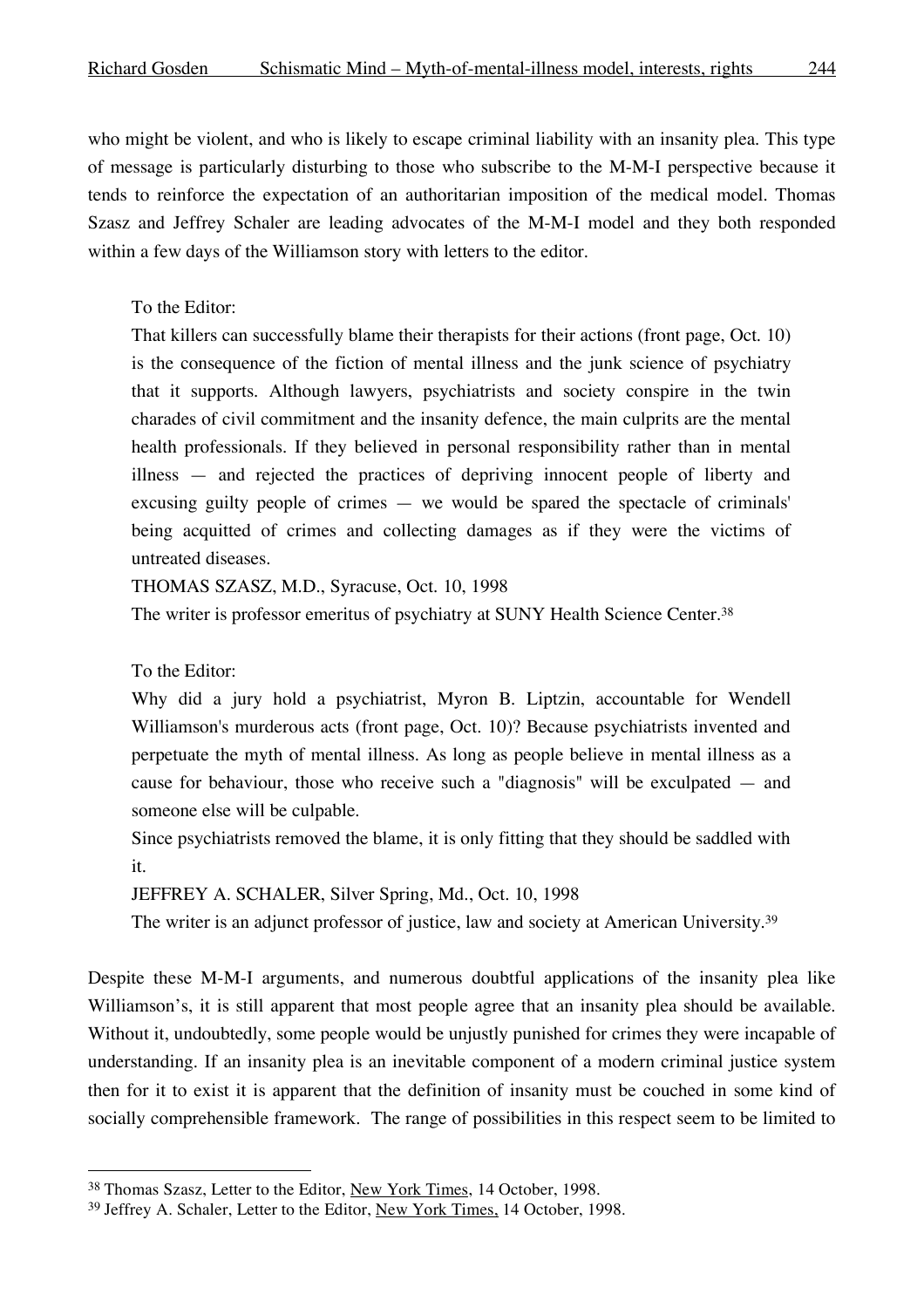analysing mental and/or moral incompetence in terms of either a religious, philosophical or medical framework.

Szasz's solution is for all accused people to be tried and a verdict reached. A court would then consider pleas of mitigating circumstances as part of the sentencing procedure. In the meantime the essential problem from the M-M-I perspective is that any positive effect on human rights gained by the application of a medically-defined insanity plea is disproportionately counter-balanced by a negative effect.<sup>40</sup> The negative effect is caused by the large number of innocent people who become victims of precautionary control measures.

Some comparative figures might be useful to illustrate this point. In NSW in 1996, for instance, there were 10 people who were tried for criminal offences and who were found not guilty by reason of mental illness. <sup>41</sup> A further 3 people were found mentally unfit for trial. <sup>42</sup> These 13 people who escaped criminal liability in that year can be compared to 7,601 involuntary admissions to mental hospitals,<sup>43</sup> 2,095 Community Treatment Orders<sup>44</sup> and 167 Community Counselling Orders,<sup>45</sup> totalling 9,863 involuntary impositions, in the same legal jurisdiction in the same year.

All of these involuntary impositions required a medical opinion that the people involved were at risk of causing serious physical harm to themselves or other people. But what was the real risk? For every case where a person did successfully evade criminal liability on the grounds of mental illness there were some 760 occasions on which innocent people had their human rights violated as a precautionary measure.

## Relevant Human Rights

When viewed from the M-M-I angle it can be argued that people who are involuntarily hospitalised as a precautionary measure routinely have their human rights violated by the deprivation of liberty and the imposition of forced treatment. Article 9 of the International Covenant on Civil and Political Rights (ICCPR) guarantees:

<sup>&</sup>lt;sup>40</sup> Thomas Szasz, Law, Liberty, and Psychiatry: An Inquiry into the Social Uses of Mental Health Practices, op.cit., pp. 228-230.

<sup>41</sup> Mental Health Review Tribunal, Annual Report , NSW Government, 1996, p. 50.

<sup>42</sup> Ibid., p. 50.

<sup>43</sup> Ibid., p. 57.

<sup>44</sup> Ibid., p. 39.

<sup>45</sup> Ibid., p. 37.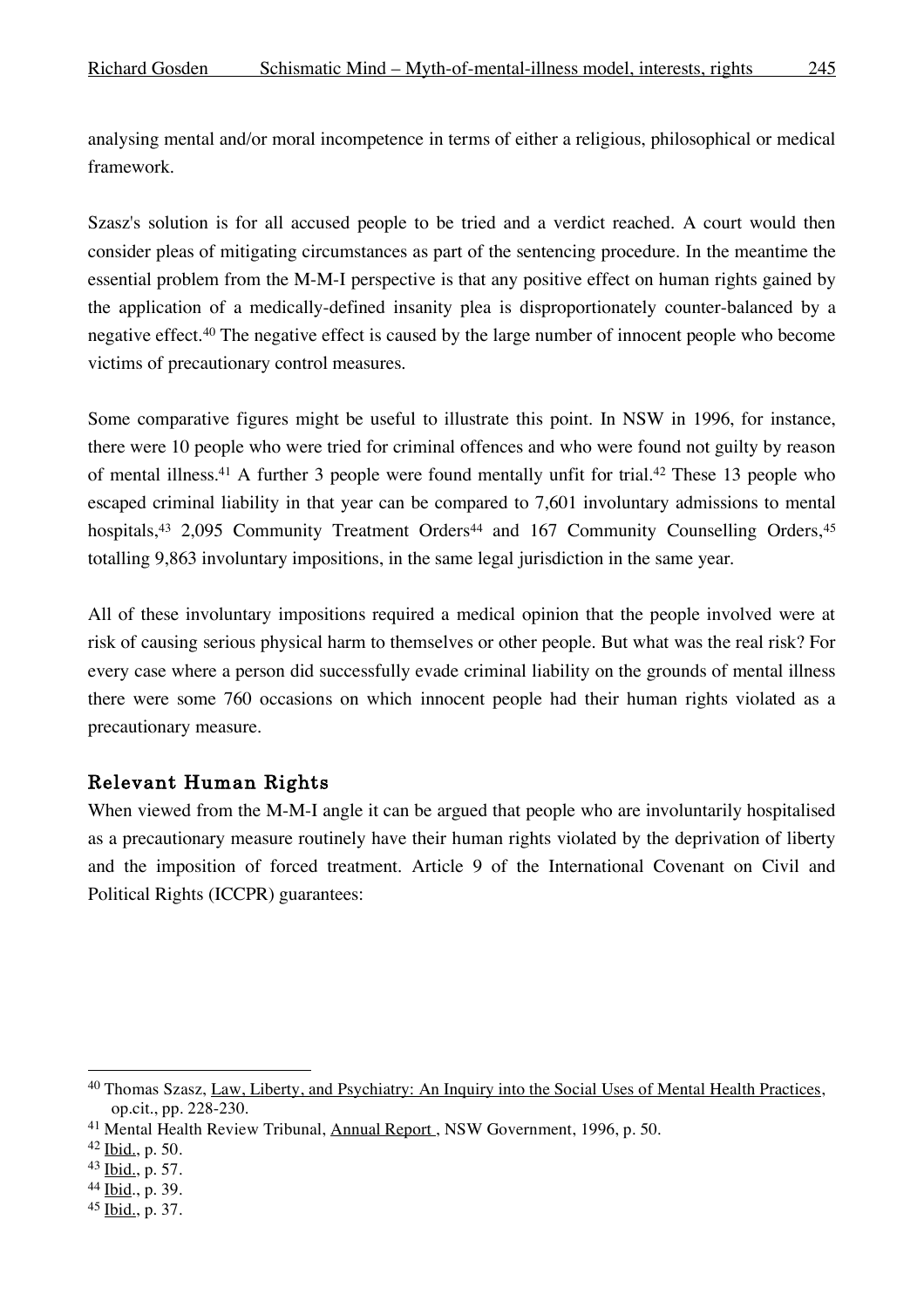Everyone has the right to liberty and security of person. No one shall be subjected to arbitrary arrest or detention. No one shall be deprived of his liberty except on such grounds and in accordance with procedure as are established by law.46

The key word here is 'arbitrary'. If correct procedures are followed and there is good reason to arrest a person, because he or she has broken a law, then the person no longer has a right to liberty. But on most occasions when schizophrenics are involuntarily hospitalised it is not in response to a breach of the law but is only a precautionary measure. Is this arbitrary? If, as the M-M-I model asserts, there is no disease underlying the symptoms, the answer to this question revolves around whether the psychiatric diagnostic processes, even though they arbitrarily attribute the symptoms to a non-existent disease, can still accurately select people who are in need of control because they are dangerous to themselves or other people.

A great deal of research has been undertaken to determine whether people with the symptoms of schizophrenia, and other mental disorders, are more dangerous than other people.47 The results of this research vary from marginally more dangerous<sup>48</sup> to being no more violent than the general population.49 In the context of this research it is frequently observed that there are some other classes of people, like young men between the ages of 15-25, and men consuming alcohol, who are statistically far more dangerous to other people than schizophrenics.<sup>50</sup> Since it would be considered a blatant transgression of human rights to incarcerate all young men, and/or all alcohol drinkers, the rhetorical question is sometimes posed as to why it is thought just to incarcerate a statistically less dangerous group on the grounds of their supposed dangerousness.

Nor is there scope for the simple retort that schizophrenics are also incarcerated in order to protect them from themselves because of their supposedly high suicide rate.<sup>51</sup> A far higher suicide rate prevails amongst people who have already attempted to kill themselves, particularly when there is a background of childhood sexual abuse.<sup>52</sup> This is a group on whom no precautionary incarceration is

 <sup>46</sup> United Nations, 'International Covenant on Civil and Political Rights', Article 9, reproduced in Satish Chandra, ed., International Documents on Human Rights, Mittal Publications, New Delhi, 1990, p. 29.

<sup>47</sup> See for example, Dan Hurley, 'Imminent danger', Psychology Today, Vol. 27, No. 4, July-August 1994, p. 54-63.

<sup>48</sup> G. D. Glancy, C. Regehr, 'The Forensic Psychiatric Aspects of Schizophrenia', Psychiatric Clinics of North America, Vol. 15, No. 3, 1992, pp. 575-589.

<sup>&</sup>lt;sup>49</sup> David Shore, Schizophrenia: Questions And Answers, Schizophrenia Research Branch, National Institute of Mental Health, 1995.

<sup>50</sup> Bruce Bower, 'Law and Disorders: Studies explore legally sensitive judgments in treating mental illness', Science News, Vol. 147, No. 1, 7 January, 1995, pp. 8-11.

<sup>51</sup> E. Nieto, E. Vieta, C. Gasto, J. Vallejo, and E. Cirera, 'Suicide Attempts of High Medical Seriousness in Schizophrenic Patients', Comprehensive Psychiatry, Vol. 33, No. 6, 1992, pp. 384-387.

<sup>52</sup> A. L. Beautrais, Peter R. Joyce and Roger T. Mulder, 'Risk factors for serious suicide attempts among youths aged 13 through 24 years', Journal of the American Academy of Child and Adolescent Psychiatry, Vol. 35, No. 9, Sept, 1996, pp. 1174-1183.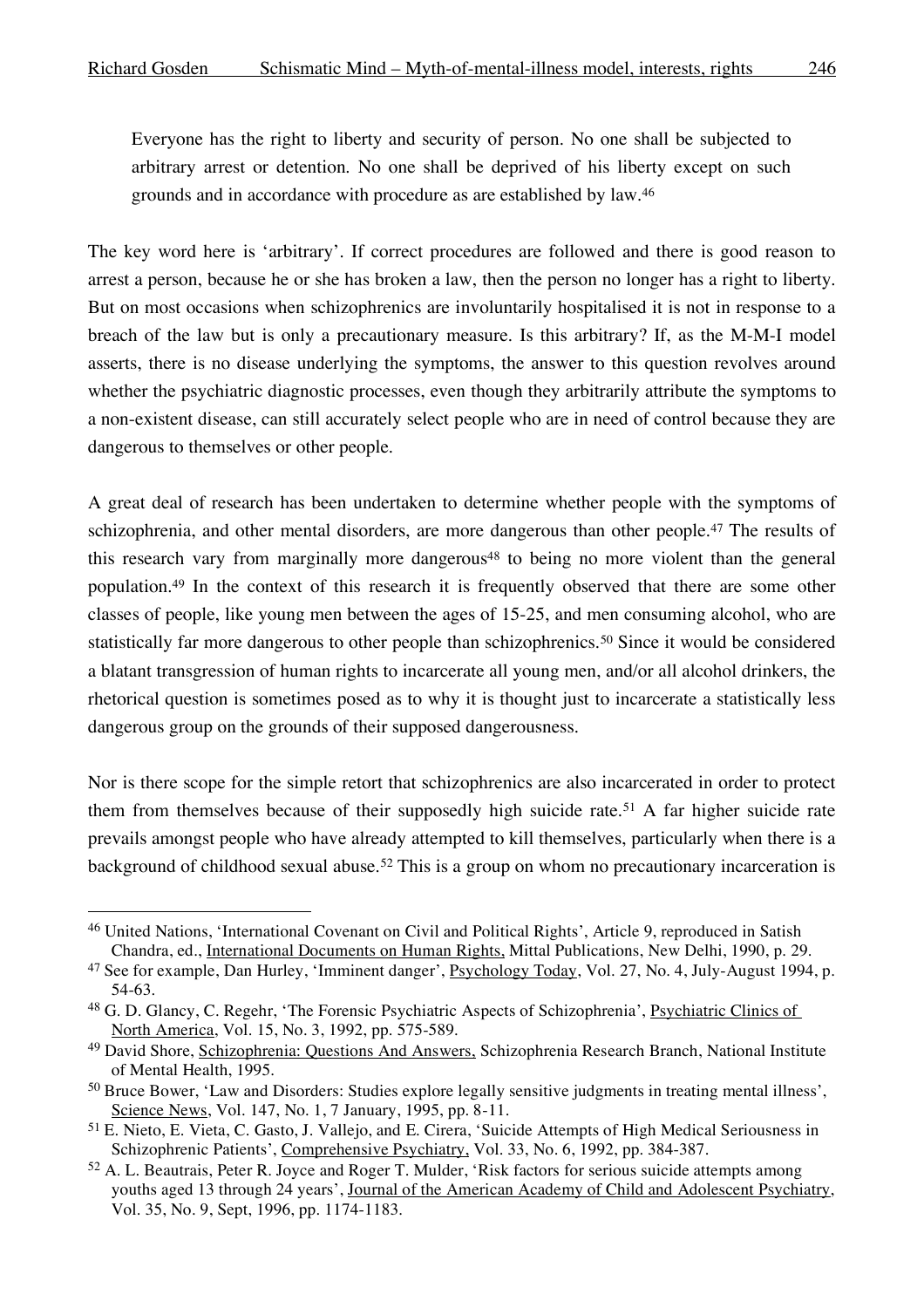imposed. Nor is there any institutionalised intervention in the lives of people who pursue lifethreatening dangerous sports, like mountain climbing and car racing. On the contrary, such people are encouraged because they inspire normal people with their willingness to take risks.

In the context of this debate about the need to take schizophrenics into custody in order to protect them from themselves there is an interesting statistic. It seems that schizophrenics undergo a particularly high risk of suicide shortly after they are released from hospital.<sup>53</sup> This can be interpreted in a number of different ways. On the one hand it could be argued that hospitalisation protects a person from suicidal impulses and those who suicide after release should have been kept in longer. But on the other hand it can also be argued that it is the treatment, or the humiliation of the incarceration experience itself, that causes people to suicide as soon they get a chance.

The possibility that neuroleptic treatment might induce suicidal or violent reactions is very disturbing. Neuroleptic-induced akathisia is a side-effect of standard drug treatment for schizophrenia: "The individual is virtually tortured from inside his or her own body as feelings of irritability and anxiety compel the person into constant motion, sometimes to the point of continuous suffering". <sup>54</sup> DSM IV is unequivocal about the risks of suicide and violence associated with neuroleptic medication:

Akathisia may be associated with dysphoria, irritability, aggression, or suicide attempts. Worsening of psychotic symptoms or behavioural dysfunction may lead to an increase in neuroleptic medication dose, which may exacerbate the problem. Akathisia can develop very rapidly after initiating or increasing neuroleptic medication. The development of akathisia appears to be dose dependent and to be more frequently associated with particular neuroleptic medications. Acute akathisia tends to persist for as long as neuroleptic medications are continued, although the intensity may fluctuate over time. The reported prevalence of akathisia among individuals receiving neuroleptic medication has varied widely (20%-75%). 55

If mainstream psychiatric manuals observe that up to 75% of the people who are treated for schizophrenia are put at increased risk of suicide as a result of a side effect, then it would seem somewhat paradoxical to argue that the same schizophrenics need to be locked up to ensure they are given treatment to *protect* them from suicide.

 <sup>53</sup> B. J. Carone, M. Harrow, and J. F. Westermeyer, Posthospital Course and Outcome in Schizophrenia, Archives of General Psychiatry, Vol. 48, No. 3, 1991, pp. 247-253.

<sup>54</sup> Peter Breggin and David Cohen, Your Drug May Be Your Problem, Perseus Books Reading Massachusetts, 1999, p. 78.

<sup>55</sup> American Psychiatric Association, Diagnostic and Statistical Manual of Mental Disorders (DSM IV), Fourth Edition, American Psychiatric Association, Washington, 1994, p. 745.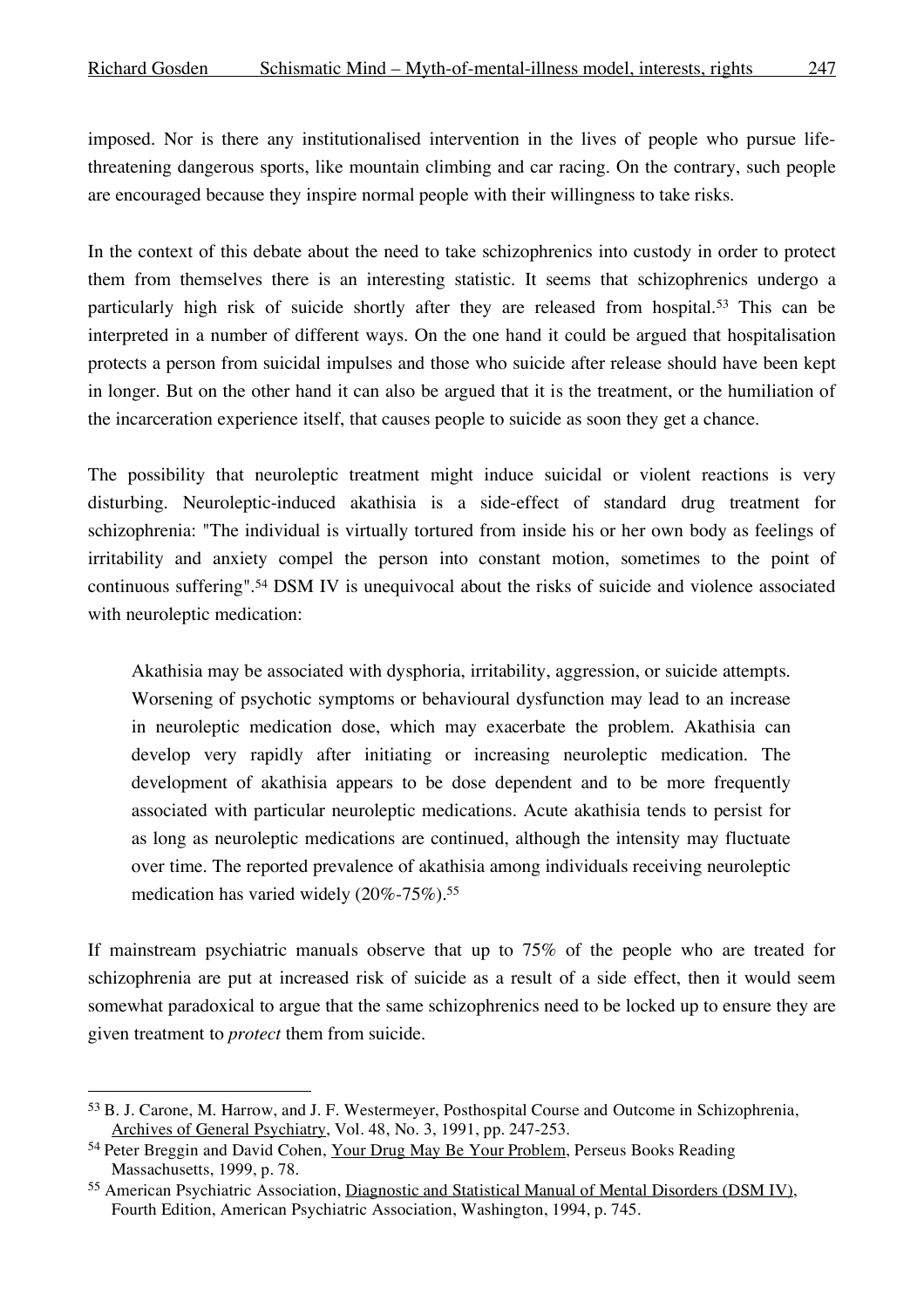#### Torture and Cruel Treatment

Another article of human rights law that is of particular interest to proponents of the M-M-I model is Article 7 of the ICCPR:

No one shall be subjected to torture or to cruel, inhuman or degrading treatment or punishment. In particular, no one shall be subjected without his free consent to medical or scientific experimentation. 56

The linkage in Article 7 between torture and unreasonable forms of punishment, on the one hand, and medical experimentation on the other, is noteworthy. From the M-M-I angle all medical treatment for mental illnesses is, and can only be, experimental. <sup>57</sup> And further, since there is thought to be no illness underlying the supposed symptoms of schizophrenia the rationale for applying medical treatment can only be explained in terms of punishment. That is, punishment for having allowed thoughts, beliefs and behaviour to have crossed a threshold of social tolerance.

Concerns about torture and unreasonable forms of punishment are so fundamental to human rights that a special United Nations convention is dedicated to their elimination, which is supplementary to Article 7. The Convention against Torture and Other Cruel, Inhuman or Degrading Treatment or Punishment conveniently supplies a definition of torture as:

any act by which severe pain or suffering, whether physical or mental, is intentionally inflicted on a person for such purposes as obtaining from him or a third person information or a confession, punishing him for an act he or a third person has committed or is suspected of having committed, or intimidating or coercing him or a third person, or for any reason based on discrimination of any kind, when such pain or suffering is inflicted by or at the instigation of or with the consent or acquiescence of a public official or other person acting in an official capacity. It does not include pain or suffering arising only from, inherent in or incidental to lawful sanctions.<sup>58</sup>

The exclusion described in the last sentence is concerned with the application of prescribed punishments for specific breaches of the law. In some countries, for instance, whipping is still used as a punishment for certain criminal offences and the intention of the Convention is to exclude such "lawful sanctions" from the definition of torture. However, if medical treatment for schizophrenia

 <sup>56</sup> United Nations, 'International Covenant on Civil and Political Rights', Article 7, op.cit., p. 29.

<sup>57</sup> Scott O. Lilienfeld, 'Pseudoscience in Biological Psychiatry: Blaming the Body', Skeptical Inquirer, Vol. 19, No. 6, Nov-Dec 1995, pp. 45-48.

<sup>58</sup> United Nations, Convention against Torture and Other Cruel, Inhuman or Degrading Treatment or Punishment, G. A. res. 39/46, annex, 39 U. N. GAOR Supp. (No. 51) at 197, U. N. Doc. A/39/51 (1984), entered into force June 26, 1987, Available URL, http://www.umn.edu/humanarts/instree/h2catoc.htm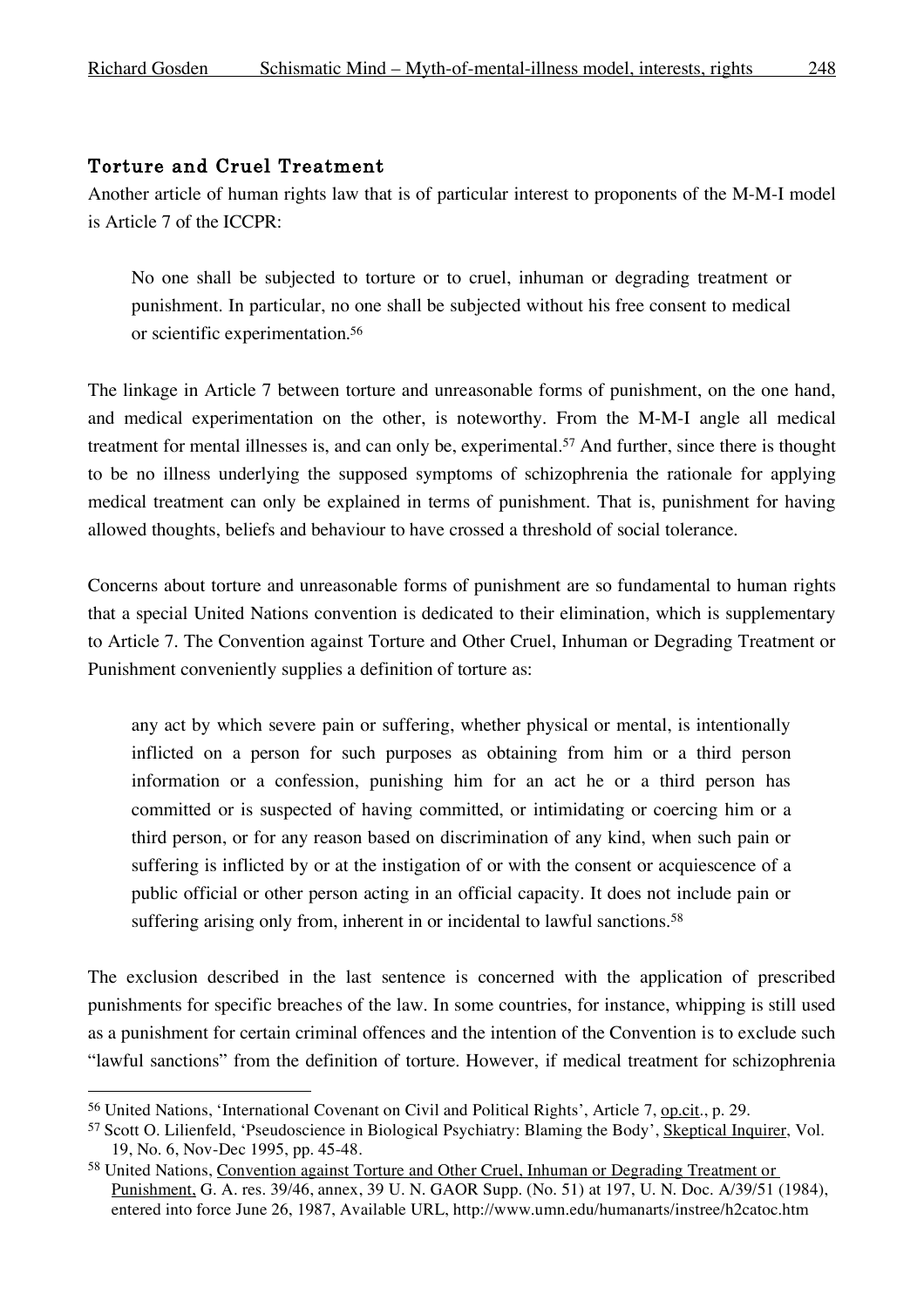can be shown to fit the former part of the definition of torture then it is unlikely that it would be excluded merely because it has lawful sanction under mental health legislation. It can be assumed that the lawful sanction for the application of medical treatment for schizophrenia is only given on the assumption that it will benefit the patient, not that it will deliberately cause pain and suffering.

An M-M-I argument can be made that medical treatment for schizophrenia fits the above definition of torture because it causes: *severe physical and mental suffering; it is intentionally inflicted on a person for the purpose of obtaining a confession in the form of a demonstration of 'insight'; it intimidates and coerces the person to change his or her pattern of thinking and belief; and, in the case of involuntary treatment, the mental suffering is inflicted by a government employed psychiatrist acting in an official capacity.*

The assertion that schizophrenia treatment causes physical and mental suffering in those who receive it is not difficult to establish. Medical treatments for madness, from the 15th century onwards, have almost always done so. Some noteworthy examples are "stone operations — that is, pretending to remove stones from incisions made in the heads of patients thought to be mad". <sup>59</sup> This European practice, which flourished between the 15th and 17th centuries, is thought to be the origin of the description of a mad people as having 'rocks in their heads'. 60

A 17th century English medical text-book on madness relates "that the observations that sword wounds penetrating the skull sometimes produced a cure for insanity led to operations to let out the 'fuliginous humours' by boring the skull".61 The 19th century saw the widespread use of treatments such as prolonged exposure in cold water, shock therapy by the sudden dunking in cold water on the opening of a trap-door, and a rotating swing device in which the patient's head was strapped into a position in which the centrifugal force pushed more blood into the brain. 62

There have also been various kinds of infection therapies whereby pustules and running sores have been deliberately induced on the scalp so that they could be incised to let "the black vapours escape".63 Early in the 20th century fever therapies were used by infecting psychiatric patients with tuberculin, typhoid and malaria. <sup>64</sup> The exponents of all these improbable treatments claimed success at the time they were applying them and, if it is true that such applications can indeed eliminate the symptoms of schizophrenia then, from the M-M-I perspective, it is simply a demonstration that torture and punishment can persuade people to change their minds.

 <sup>59</sup> Elliot S. Valenstein, 'Historical Perspective', in Elliot S. Valenstein, ed., The Psychosurgery Debate, W. H. Freeman, San Francisco, 1980, p. 15.

<sup>60</sup> Ibid.

 $61$  Ibid.

<sup>62</sup> Ibid., p. 22.

<sup>63</sup> Ibid., p. 17.

<sup>64</sup> Ibid.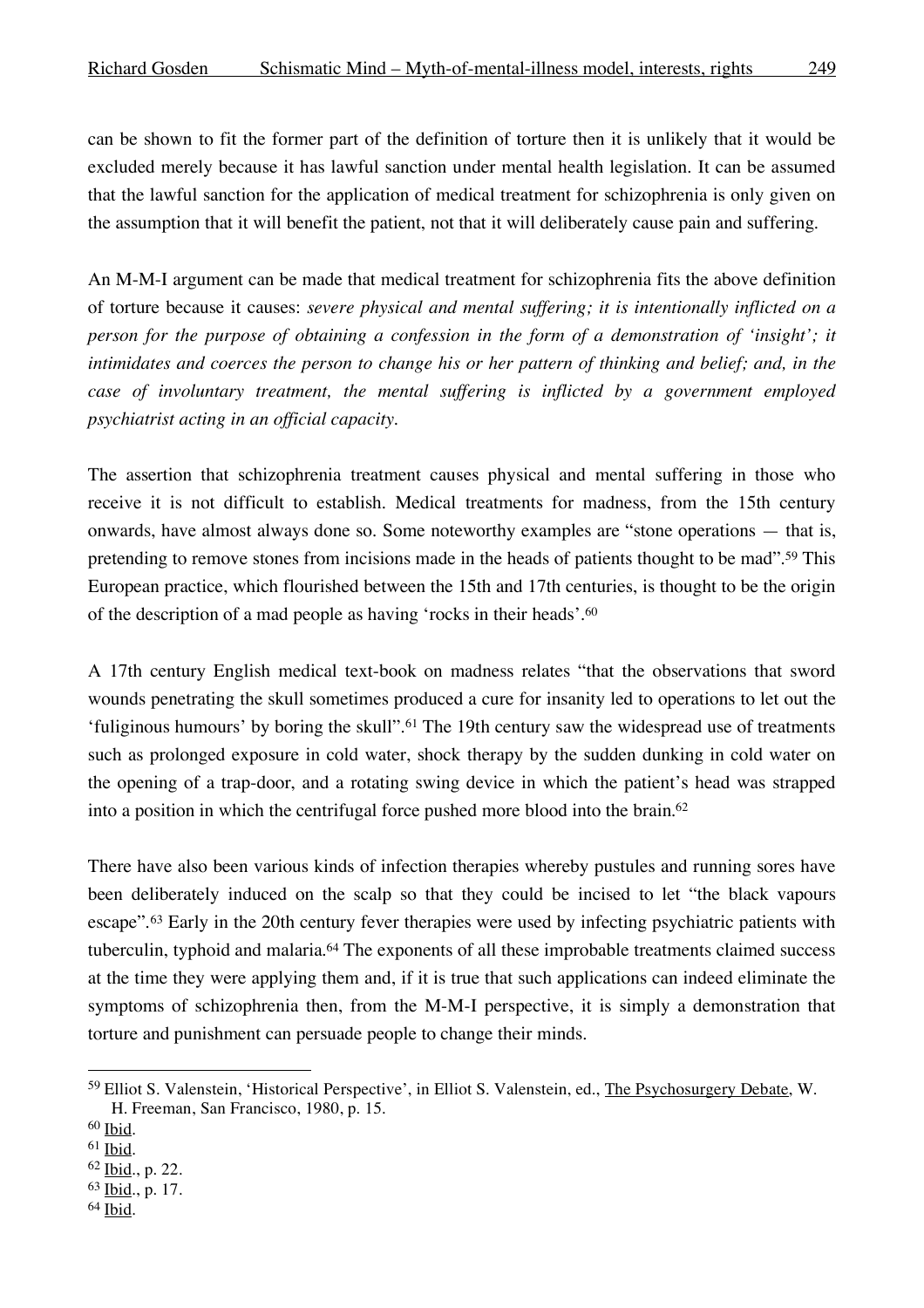It was not until well into the 20th century, with the advent of more sophisticated medical treatments like insulin coma treatment in the late  $1920s$ ,<sup>65</sup> and in the 1930s metrazol convulsive treatment,<sup>66</sup> psychosurgery<sup>67</sup> and electro convulsive treatment (ECT),<sup>68</sup> that schizophrenic patients were properly introduced to modern medical practices. Insulin and metrazol have long ago been phased out as schizophrenia treatments but the record of their usage is quite relevant to the current discussion on torture. Early psychiatric pioneers of these treatments were often candid in their opinions about the usefulness of insulin and metrazol in 'fear therapy':

No reasonable explanation of the action of hypoglycaemic (insulin) shock or of epileptic fits in the cure of schizophrenia is forthcoming, and I would suggest as a possibility that as with the surprise bath and the swinging bed, the 'modus operandi' may be the bringing of the patient into touch with reality through the strong stimulation of the emotion of fear, (and) that the intense apprehension felt by the patient after an injection of cardiazol (metrazol), and so feared by the patient, may be akin to the apprehension of the patient threatened with the swinging bed. The exponents of the latter pointed out that fear of repetition was an important element in success.<sup>69</sup>

During insulin treatment a person experienced a range of symptoms beginning with clouding of consciousness and progressing to wild excitement, involuntary gasping and sucking, protrusion of the tongue, snarling, grimacing, twitching, convulsions, spasms and deep coma.70 It is reported to be a very unpleasant experience.<sup>71</sup> One line from the quotation above worth repeating concerns the "bringing of the patient into touch with reality through the strong stimulation of the emotion of fear". The reality presumably presented to the patient was that if he or she was not prepared to cease manifesting schizophrenic symptoms, and make the required adjustments of thinking and belief, then the patient would be made to suffer more insulin or metrazol treatments. This is a fairly concise description of torture, and the objective of torture — i.e. compliance.

The patient is mentally sick, his behaviour is irrational; this "displeases" the physician and, therefore, the patient is treated with injections of insulin which make him quite sick. In this extremely miserable condition he seeks help from anyone who can give it.

 <sup>65</sup> Leonard Roy Frank, The History of Shock Treatment, Leonard Roy Frank, San Francisco, 1978, p. 5. <sup>66</sup> Ibid.

<sup>67</sup> Valenstein, op.cit., pp. 20-23.

<sup>68</sup> Frank, op.cit., p. 8.

<sup>69</sup> P. K. McCowan, 98th Annual Report for 1937 of the Crichton Royal Institution, Dumfries (Scotland). Quoted in L. C. Cook, 'Has fear any therapeutic significance in convulsion therapy?', Journal of Mental Science, Vol. 86, No. 484, 1940. Quoted in Frank, op.cit., p. 6.

<sup>70</sup> Frank, op.cit., p. 7.

 $71$  Ibid., pp. 5-7.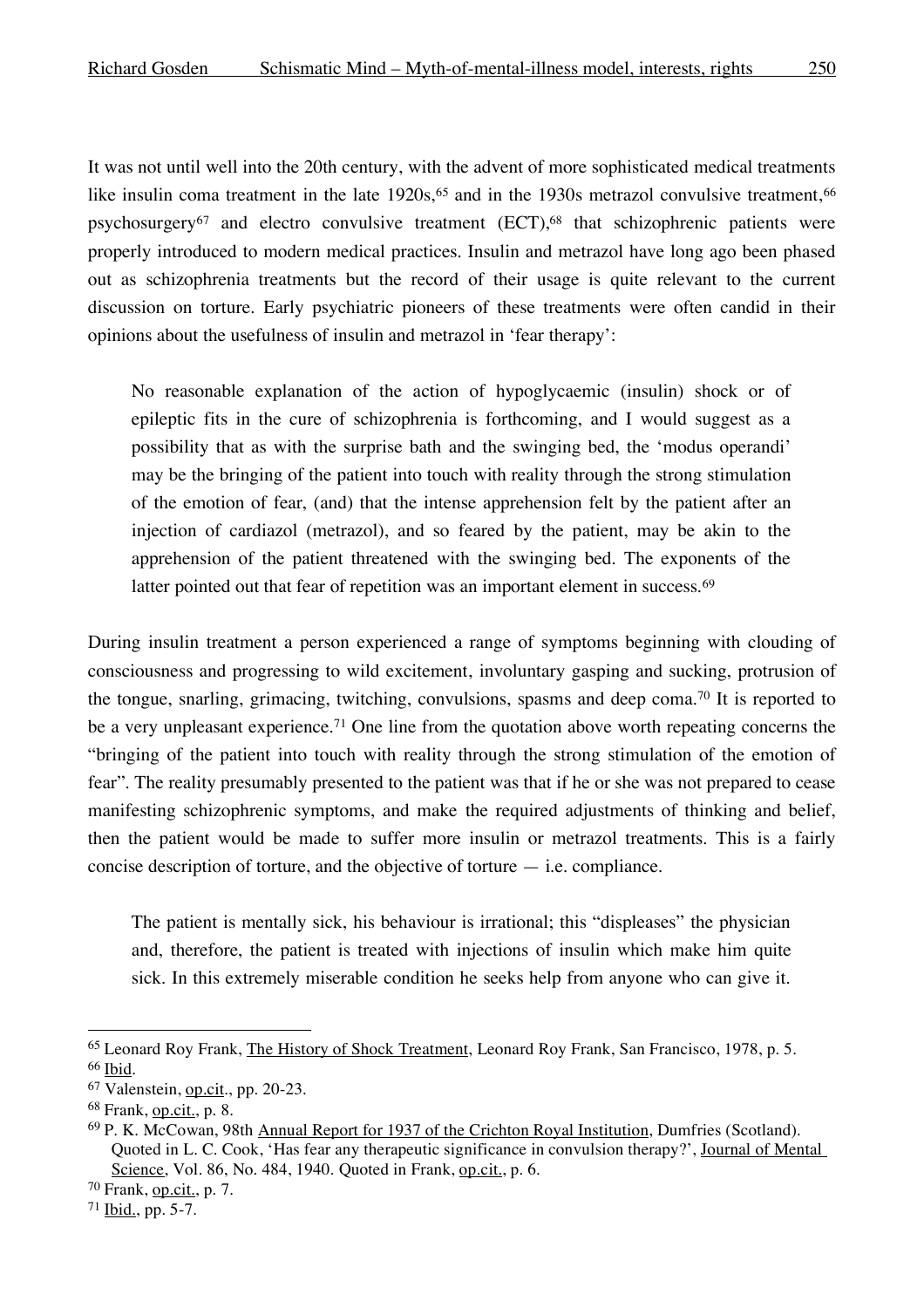Who can give help to a sick person, if not the physician who is constantly on the ward, near the patient, and watches over him as over a sick child?72

Don Weitz is a psychiatric survivor and an antipsychiatry activist based in Toronto, Canada. He produces an antipsychiatry radio programme called Shrinkrap and is the co-founder of a Torontobased organisation called People Against Coercive Treatment (P.A.C.T.). A perception that the forced insulin treatment he received as a young man was a deliberate form of torture motivates his ongoing campaign against psychiatric coercion.

I was once tortured for six weeks 46 years ago — it happened in December 1951 and January 1952. I was forcibly subjected to a series of over 50 sub-coma insulin shocks which psychiatrist Douglas Sharpe prescribed as a treatment for "schizophrenia". I never believed I was "schizophrenic" or "mentally ill" — just a very confused college student struggling to find himself, a common identity crisis. I was an involuntary psychiatric patient in McLean Hospital (a teaching-research facility affiliated with Harvard Medical School and Massachusetts General Hospital).

Psychiatrist Douglass Sharpe prescribed a series of insulin shock treatments for me because I was openly angry and defiant. Here's a telling excerpt by Dr. Sharpe in my medical records: "The patient was finally placed on sub-coma insulin and after a month of sub-coma insulin three times a day he showed tremendous improvement...There was no longer the outbursts of anger...He spends most of his time trying to figure out what the effect of insulin has on him..."

The shock treatments terrorised and debilitated me. I once went into a coma and thought I was dying — a "side effect" Dr. Sharpe and other psychiatrists never warned me about. When I frequently complained to Dr. Sharpe about the maddening hunger, profuse sweating and convulsions I was forced to experience everyday on insulin-shock and that it was torture, he dismissed my complaints and calmly replied, "I'm not torturing you. These complaints are just part of your problem." The usual blame-thevictim game. I was finally released in 1953 only after I promised to conform to the psychiatrists' stereotype of a middle-class young student — study and go back to college.

It took me almost 20 years to understand my forced psychiatric incarceration and forced treatment in political terms, 20 years to realise that I was a political prisoner of

 <sup>72</sup> Marcus Schatner, 'Some observations in the treatment of dementia praecox with hypoglycemia: part 2, psychological implication', Psychiatric Quarterly, Vol. 12, No. 1, 1938, pp. 22-26. Quoted in Frank, Ibid., pp. 6-7.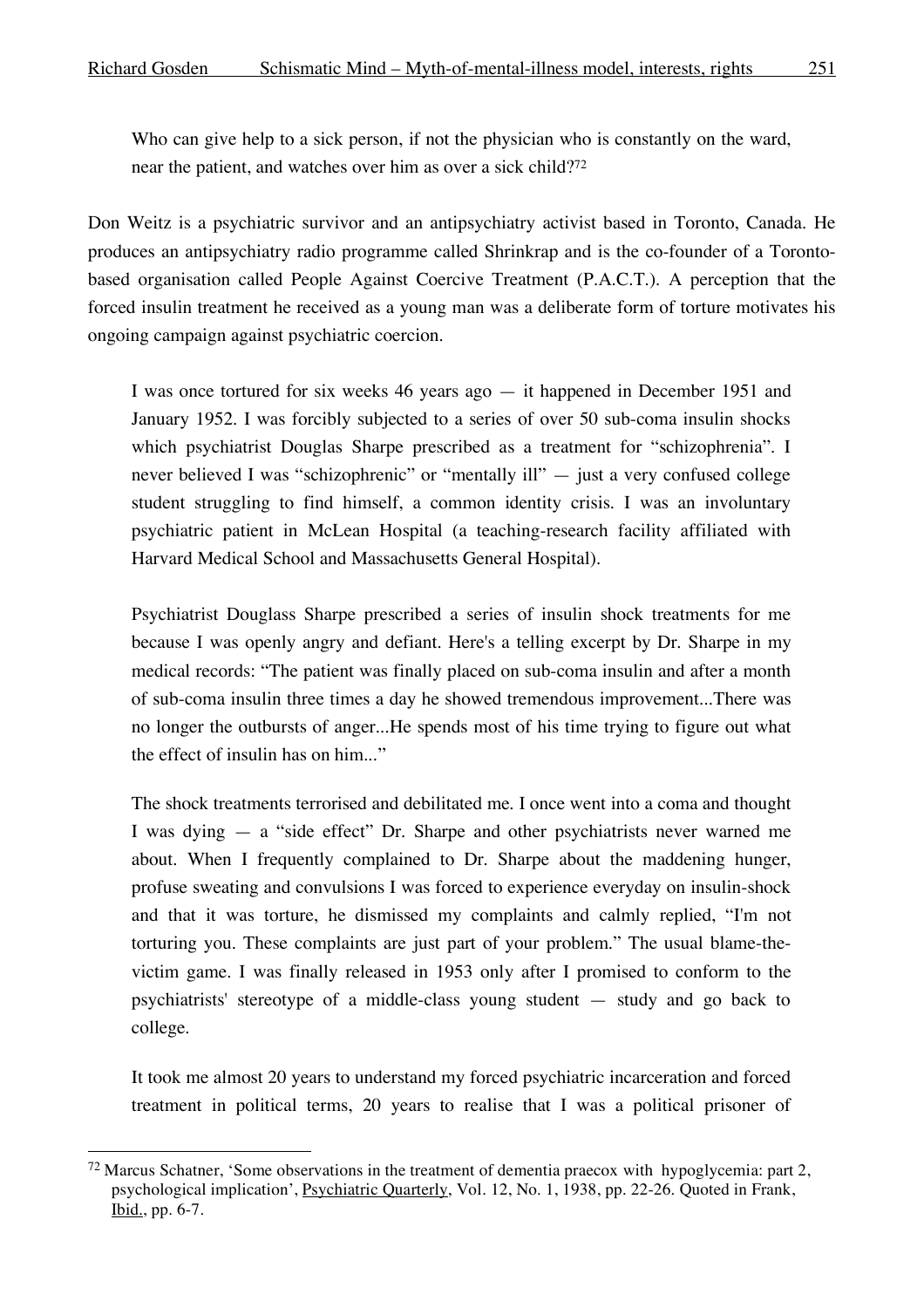psychiatry — locked up against my will, tortured, no right to a hearing or trial before losing my freedom, no right to appeal.<sup>73</sup>

Like insulin treatment, ECT has also earned a reputation as a 'fear therapy'. <sup>74</sup> Sylvia Plath described a personal experience of ECT in The Bell Jar.

"Don't worry," the nurse grinned down at me. "Their first time everybody's scared to death."

I tried to smile, but my skin had gone stiff, like parchment.

Doctor Gordon was fitting two metal plates on either side of my head. He buckled them into place with a strap that dented my forehead, and gave me a wire to bite. I shut my eyes.

There was a brief silence, like an indrawn breath. Then something bent down, and took hold of me and shook me like the end of the world. Whee-ee-ee-ee-ee, it shrilled, through an air crackling with blue light, and with each flash a great jolt drubbed me till I thought my bones would break and the sap fly out of me like a split plant. I wondered what terrible thing it was that I had done.<sup>75</sup>

Unlike insulin and metrazol, ECT is still widely used as a psychiatric treatment although, unlike Sylvia Plath's experience, patients are now anaesthetised first. Even so, fear of the experience has been well documented. One group of researchers exploring the role of fear in ECT elicited comments from patients who had undergone it:

Reaction ranged from strong denial of fear, such as "I'm glad to take it," to fear of total mental destruction or death, such as "Shock will destroy my mind," "My heart will stop," "I will die." Many subjects expressed fears of being electrocuted, such as one who said, "It's like being burned to a crisp." Often the subject revealed under questioning a high degree of fear after first denying any fear, such as a depressed subject who admitted "I'm scared to death every time. I never know if I'm going to come out of it or not." A very psychotic subject described ECT as "like crossing a river."76

 $73$  Don Weitz, 'Cruel and Usual  $-$  A Human Rights Violation', unpublished article, posted on, Support Coalition SCI list (internet discussion list), 4 December, 1998.

<sup>74</sup> Evelyn Crumpton, Norman Q. Brill, Samuel Eiduson and Edward Geller, 'The role of fear in electroconvulsive treatment', Journal of Nervous and Mental Disorders, Vol. 136, 1963, pp. 29-33.

<sup>75</sup> Sylvia Plath, The Bell Jar, Bantam, New York, 1972, pp. 117-118.

<sup>76</sup> Crumpton et al, op.cit., pp. 29-33.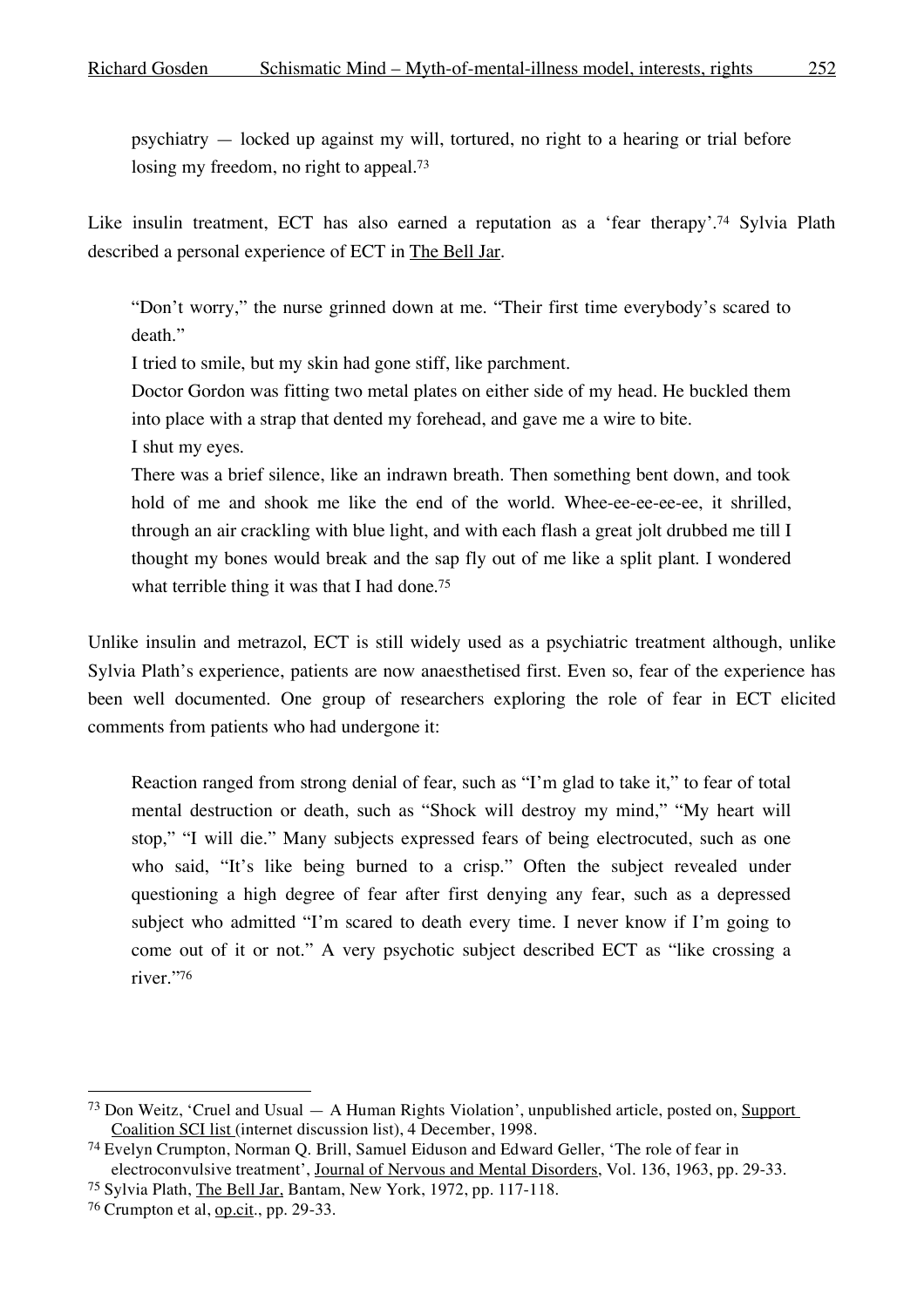In the past ECT was, for a time, the main treatment for schizophrenia.<sup>77</sup> More recently it has been largely reserved for so-called drug resistant cases of severe depression.<sup>78</sup> However, ECT is still recommended in treating acute symptoms of schizophrenia "in certain patients who are in severe states of withdrawal (catatonia) or who present with significant affective symptoms such as uncontrolled mania". 79

The medical profession often seem to have a blind spot in their collective conscience concerning the difference between treatment and torture when electric shocks are involved. When electric shock is applied to the genitals it is unequivocally torture. This point if illustrated by an article in Australian Doctor which reports on evidence gathered by the London-based Medical Foundation for Victims of Torture. It relates how a Sudanese political prisoner was subjected to "burns with cigarettes and a hot metal bar, electric shock treatment to his genitals and scalding with boiling water".<sup>80</sup> However, when a person is imprisoned in a mental hospital, subjected to toxic chemicals and electric shocks to the head, it is called treatment.

Psychosurgery is another psychiatric treatment that was widely used for schizophrenia in the past, but which contemporary psychiatrists now reserve for other mental illnesses, like depression and obsessive-compulsive disorder.81 Psychosurgery is a form of psychiatric treatment which ordinary people have little trouble understanding. Its conception is not much more sophisticated than an operation to cut a rotten spot out of an apple. It relies on crudely conceived brain-mapping which purports to locate specific forms of deviant mental activity in certain areas of the brain.82 The basic principle is that unwanted mental activity can be surgically removed. The effects of psychosurgery are irreversible.

Psychosurgery has been "practiced in most countries with the necessary technical skills"83 but it particularly boomed in the United States in the late 1940s and early 1950s, shortly before the widespread adoption of antipsychotic drugs. In Britain, between 1942 and 1954, 10,365 people were given leucotomy operations, two-thirds of them being performed on schizophrenics.<sup>84</sup> At this

<sup>&</sup>lt;sup>77</sup> Marin Fine and Michael A. Jenike, 'Electroshock: exploding the myths',  $\overline{RN}$ , Vol. 48, Sept 1985, pp. 58-64.

<sup>78</sup> Egon Weck, 'Electro 'shock' therapy; controversy without end?', FDA Consumer, Vol. 20, March 1986, pp. 8-12.

<sup>&</sup>lt;sup>79</sup> Deborah Dauphinais, Medications for the treatment of schizophrenia: questions and answers, Pamphlet produced by U.S. Department of Health and Human Services, Washington, 1992.

<sup>80</sup> Lynda Griffiths, 'BMA condemns torture cases', Australian Doctor, 25 September 1998, p. 82.

<sup>81</sup> Neuropsychiatric Institute, General Information, Neuropsychiatric Institute (NPI), Prince Henry Hospital, Sydney, Australia, 1999, Available URL, http://acsusun.acsu.unsw.edu.au/~s8700122/npiphh.html/#NPS

<sup>82</sup> Thomas H. Lewis, 'Psychosurgery: Damaging the Brain to Save the Mind', JAMA, The Journal of the American Medical Association, Vol. 269, No. 8, 24 Feb, 1993, p1051-1053.

<sup>83</sup> F. A. Whitlock, 'Psychosurgery', in Erica M. Bates and Paul R. Wilson, eds., Mental Disorder or Madness, University of Queensland Press, St Lucia, 1979, p. 182.

<sup>84</sup> Ibid.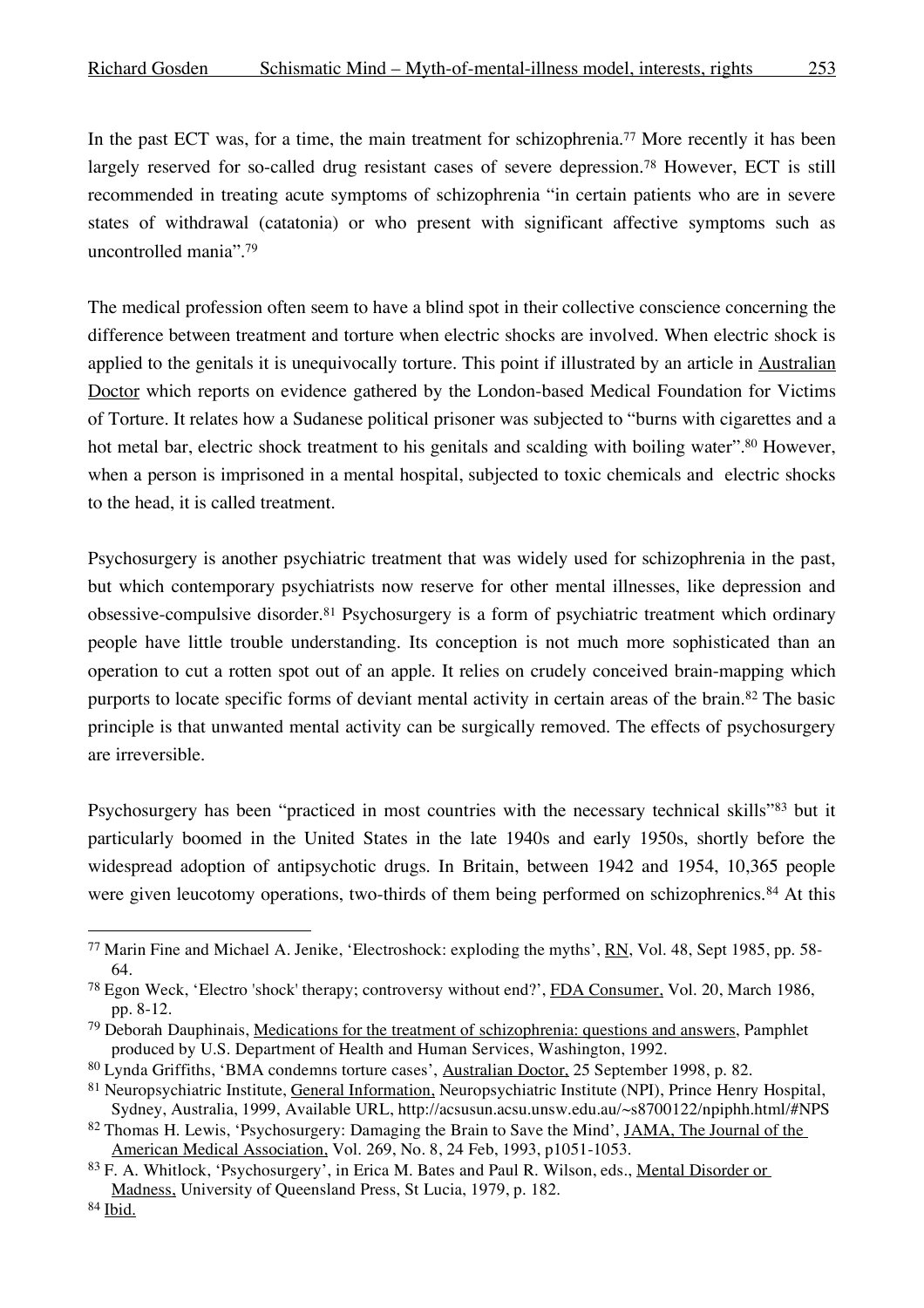time insulin and metrazol were passing out of favour for schizophrenia treatment and mental hospitals were over-crowded with war veterans from World War II.

The popularisation of psychosurgery in the United States was largely attributable to Walter Freeman and James Watts, who jointly developed new techniques. Freeman was a neuropsychiatrist, and Watts a neurosurgeon, and in 1946 they performed the first operation using a new all-purpose technique called transorbital lobotomy: "The only instrument needed was a simple penetrating and cutting tool, which was forced through the bony orbit over the eye to enter the region of the frontal lobes". 85

This instrument, which Freeman referred to as resembling "an ice-pick", <sup>86</sup> was called a leucotome and, being a blunt instrument in both literal and metaphorical senses, was driven into the frontal lobe area with the aid of a mallet. Once in place it was rotated "so that the cutting edge would destroy fibres at the base of the frontal lobes".<sup>87</sup> Estimates for the number of first wave lobotomy operations performed in the United States using this method range up to 50,000.88 One of the main reasons for this popularisation was that:

transorbital lobotomies were relatively easy to perform and electroconvulsive shock was frequently used in place of anaesthesia, the surgery was commonly performed by psychiatrists without the involvement of neurosurgeons, anaesthetists, and surgical amphitheatres. In some instances, the operation was performed as an office procedure and the patient was taken home by the family a few hours after the operation. 89

What the family took home, however, was a very different person to the one they had taken in.

Typically the patient tends to become more inert, and shows less zest and intensity of emotion. His spontaneous activity tends to be reduced, and he becomes less capable of creative productivity, which is independent of the intelligence level .... With these changes in initiative and control of behaviour, our patients resemble those with frontal lobe lesions.<sup>90</sup>

 <sup>85</sup> Valenstein, op.cit., p. 26.

<sup>86</sup> Ibid.

<sup>87</sup> Elliot S. Valenstein, 'Rationale and Surgical Procedures', Valenstein, ed., op.cit., p. 69.

<sup>88</sup> Valenstein, 'Historical Perspective', op.cit., p. 27.

<sup>89</sup> Ibid., p. 26.

 $90$  R. Anderson, 'Differences in the course of learning as measured by various memory tasks after amygdalectomy in man', in E. Hitchcock, L. Laitinen and K. Vaernet, eds., Psychosurgery, Charles C. Thomas, Springfield Ill., 1972, pp. 177-183. Quoted in Peter R. Breggin, 'Brain-Disabling Therapies', in Valenstein, ed., op.cit., p. 491.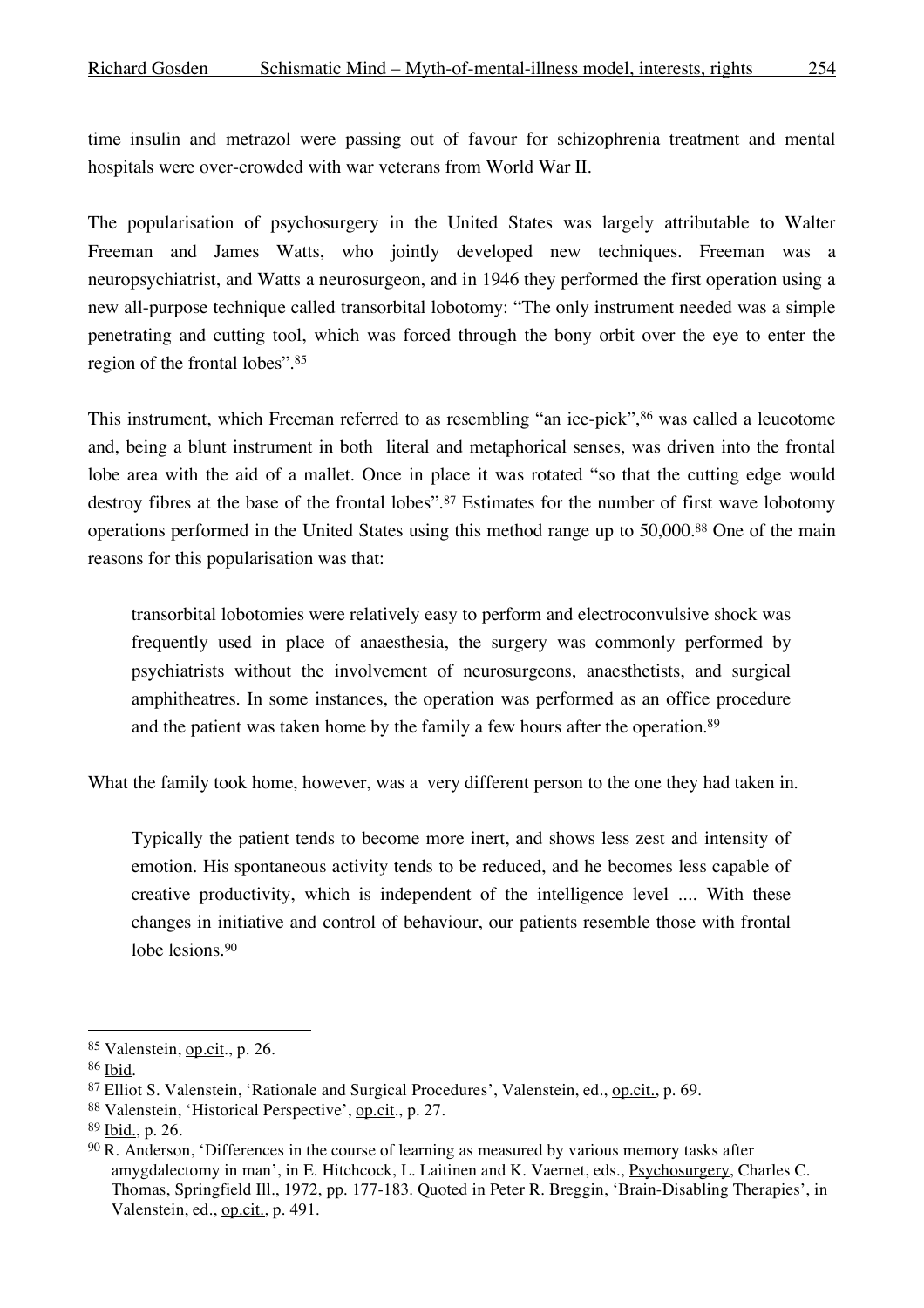An extensive study undertaken by P. MacDonald Tow in 1955 of Personality Changes Following Frontal Leucotomy found very significant changes in intellectual functions including "impairment of the powers of abstraction and synthesis; of perception of relations and differences; of the ability to deal with complex situations, planning and thinking out of the next action and its consequences; and appreciation of one's own mistakes. .... There is also impairment of the power of sustained attention and of the capacity for fine discrimination; and a dulled appreciation of the subject's own level of success or failure". 91

Tow also examined journals written by patients before and after their psychosurgery. The postsurgery journals were particularly good indicators of the effects of the operation and showed that patients had deeply felt concerns about loss of creativity and self awareness and in particular they frequently had "a terrible fear of being harmed and controlled by scientific and psychiatric technology."92 Breggin describes having made similar observations in post-psychosurgery patients: "I have observed a florid paranoid schizophrenic with terror of being controlled by psychiatric technology following amygdalotomy". 93

There is little doubt that psychosurgery  $-$  when it was performed on involuntary schizophrenic patients, and viewed from the M-M-I perspective as a punishment — could be neatly fitted into the United Nations definition of torture. But the psychiatric profession claims to have discontinued the use of psychosurgery to treat involuntary schizophrenic patients and so to properly examine the M-M-I based human rights imperatives it will be necessary to discuss the treatments that are currently in usage. The reason for discussing past treatment methods is to clearly demonstrate that there is a long tradition in psychiatric practice of applying torturous treatments to people who manifest the symptoms of schizophrenia.

## Neuroleptics, the M-M-I Model and Human Rights

As already discussed in previous chapters, a group of drugs called neuroleptics, or antipsychotics, is the contemporary psychiatric treatment of first choice for schizophrenia. <sup>94</sup> To complete the examination of human rights imperatives attached to the M-M-I model it will be necessary to determine whether the practice of involuntarily treating schizophrenics with neuroleptics violates human rights such as the right to liberty and the right to protection from torture.

<sup>&</sup>lt;sup>91</sup> P. MacDonald Tow, Personality Changes Following Frontal Leucotomy, Oxford University Press, London, 1955. Quoted in Breggin, in Valenstein, ed., op.cit., p. 489.

<sup>92</sup> Breggin, in Valenstein, ed., op.cit., p. 489.

<sup>93</sup> Ibid.

<sup>94</sup> William Glazer, 'Depot neuroleptics: cost-effective and underutilized', JAMA, The Journal of the American Medical Association, Vol. 272, No. 22, Dec 14, 1994, p. 1722.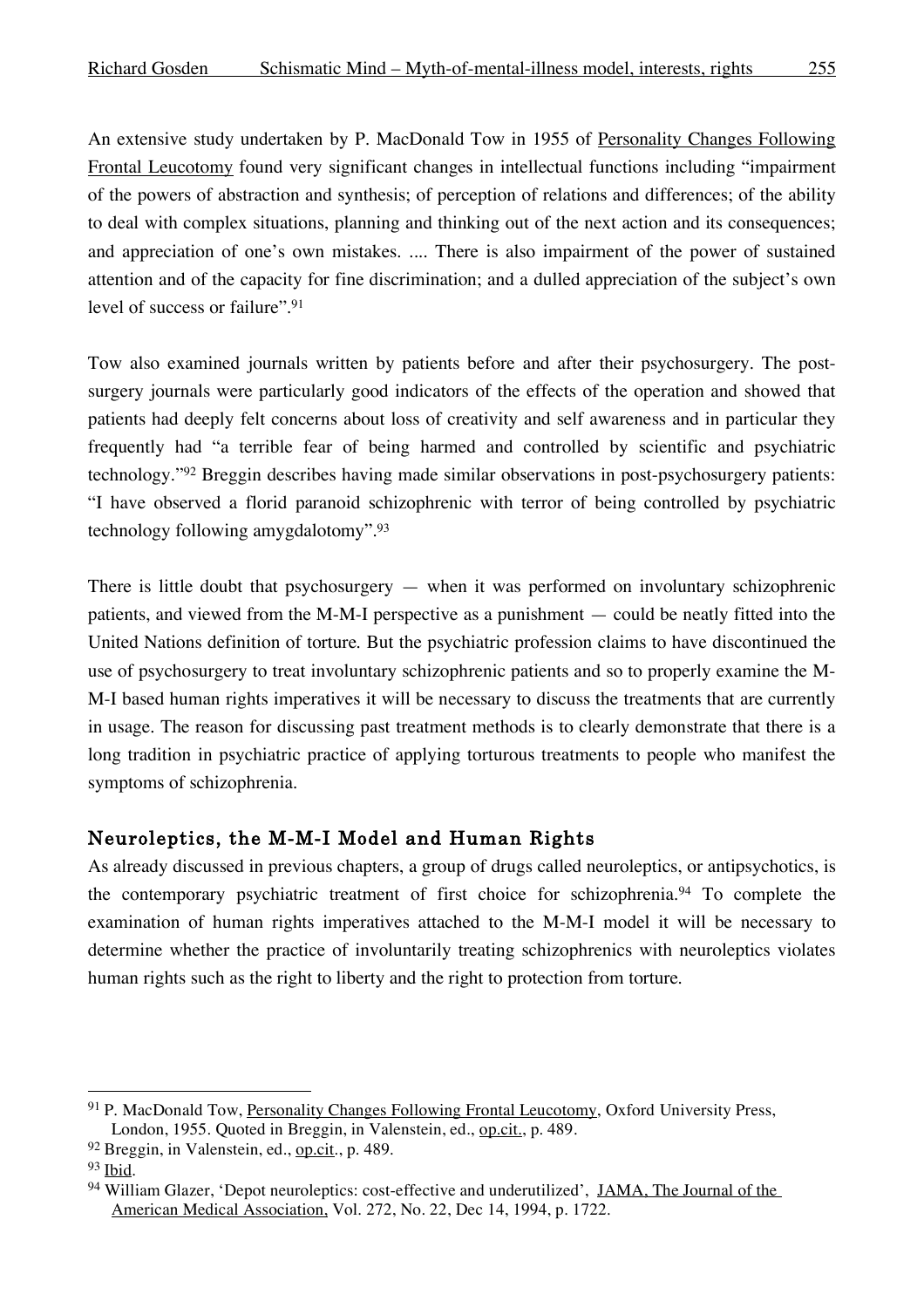The issue of liberty will be dealt with first. When a person is diagnosed with schizophrenia, and subsequently made an involuntary patient, the person usually undergoes a loss of liberty in two different ways. In the first instance there is the incarceration process which physically removes the person from the community.95 In the second instance there is the forced treatment with neuroleptic drugs which effectively restrict brain activity and thereby restrain the person's ability to be physically and mentally active. <sup>96</sup> Neuroleptic drugging is so efficient in this task that earlier methods of physical restraint once commonly used in institutions, like straitjackets, are now rarely needed. In fact, neuroleptic treatment itself is sometimes referred to as a 'chemical straitjacket'. 97

So efficient is this chemical straitjacket that incarcerated people, although they may be considered still in need of control, are now often released into the community under, what in NSW is called, a Community Treatment Order. In the United States this process is called outpatients' commitment and states are progressively passing legislation to enable it. <sup>98</sup> This type of legislation subjects people to a legally binding order under which mobile treatment teams have access to peoples' homes in order to inject them with long-acting neuroleptics at the required intervals. There is usually a prescribed maximum period for which an order is effective  $-$  in NSW this has recently been extended from three months to six months<sup>99</sup>  $-$  but successive orders can be made for an indefinite period.

From the M-M-I perspective neuroleptic treatment applied in this way can not possibly have a therapeutic benefit because there is no underlying illness on which to apply the therapy. The only possible reason for using a system like this is for social control. As such the people who are controlled have their right to liberty violated because the medical assessment process that identifies them for forced drugging is fraudulent and arbitrary. There is a simple way to verify this argument. Neuroleptics, or antipsychotics, are supposedly given to schizophrenics as therapy to rebalance their brain chemistry. However, the same drugs are also used in many different institutional settings purely as restraining devices to control the behaviour of non-psychotic people. When they are used on non-psychotic people there is no pretence of a therapeutic purpose. This suggests that the only effective use of neuroleptics may be as chemical restraints.

 <sup>95</sup> P. Munk-Jorgensen, P. B. Mortensen and R. A. Machon, 'Hospitalisation Patterns in Schizophrenia. <sup>A</sup> 13- Year Follow-Up', Schizophrenia Research, Vol. 4, No. 1, 1991, pp. 1-9.

<sup>&</sup>lt;sup>96</sup> Kevin Gopal, 'Battling the mind: An old story', Pharmaceutical Executive, Vol. 16, No. 10, October 1996, pp. 32-35.

<sup>97</sup> Lawrence Stevens, Psychiatric Drugs: Cure or Quackery?, accessed March 1998, Available URL, http://www.cjnetworks.com/~cgrandy/stevens/psychiatric\_drugs.html

<sup>98</sup> Shay Totten, 'Legislative Madness', Vermont Times, Vol. 8, No. 10, 4 March, 1998, pp. 16-17.

<sup>99</sup> Mental Health Legislation Amendment Bill 1997, Schedule 1, Assented to by the NSW Parliament 26th June, 1997, p.9.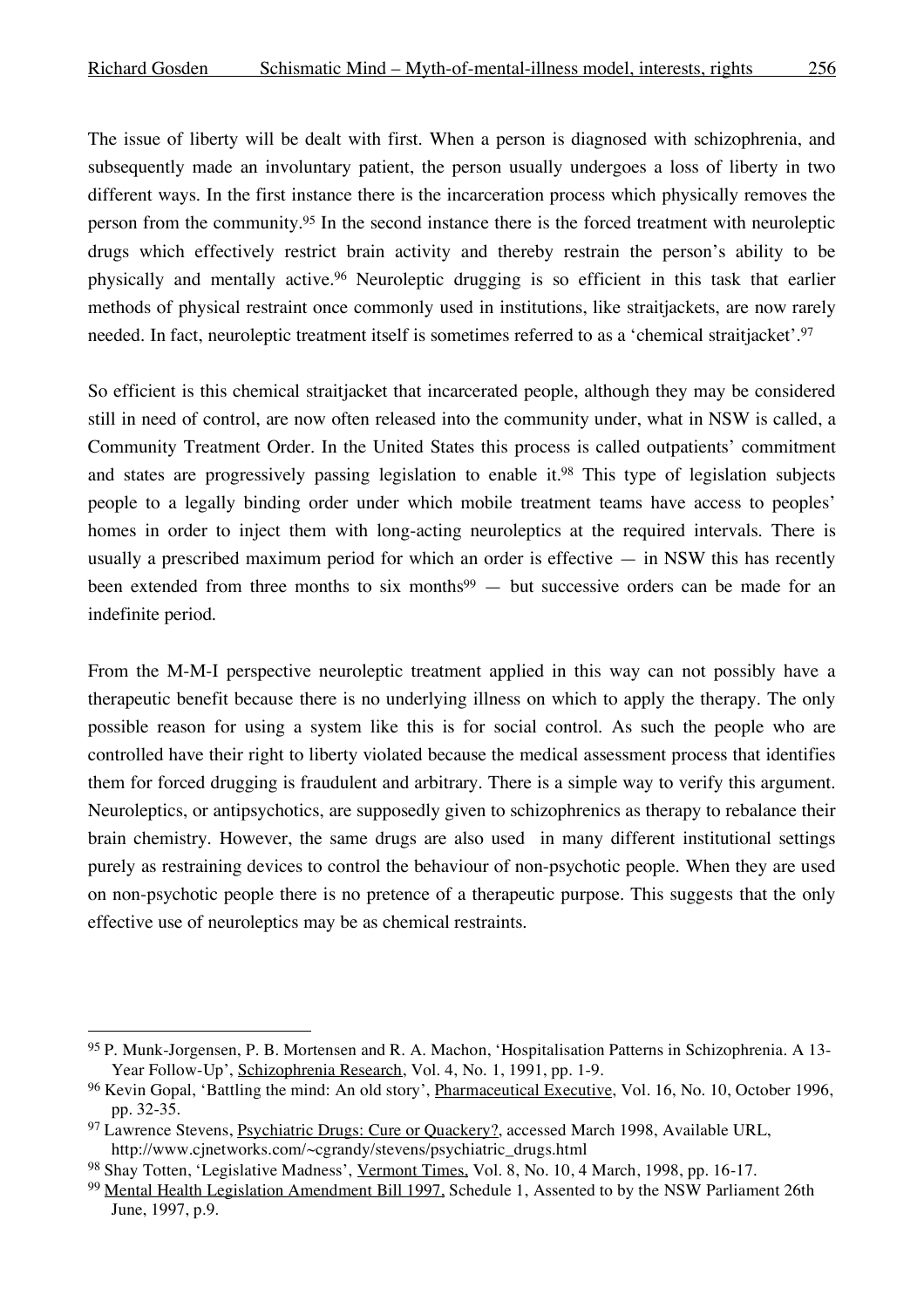A review of psychiatric literature reveals widespread neuroleptic use for treating agitation in elderly people. But there are also varying opinions within the psychiatric profession about the correctness of this procedure. While one text protests that "the use of antipsychotic drugs to control disturbed behaviour in elderly patients with dementia is a widespread practice that should be deplored" and that "antipsychotic drugs should not be used in the routine treatment of non-psychotic patients"100 other texts and professional papers canvass a very different point of view.

The influential Synopsis of Psychiatry recommends that "[i]n addition to treating overt signs of psychosis, such as hallucinations and delusions, antipsychotics have also been used to deal effectively with violent, agitated, and abusive geriatric patients". <sup>101</sup> This view is supported by another text which says that neuroleptics are in "widespread use for the control of behavioural complications" in nursing homes and hostel settings where 20-70 per cent of institutionalised patients with dementia are receiving the drugs. <sup>102</sup> (Dementia is not regarded as a psychosis but is a symptom of brain damage/brain atrophy arising from a variety of causes like stroke, accident and suspected problems like aluminium concentrations).

Studies of neuroleptic use in nursing homes have found that informed consent is often not sought in advance but is usually 'presumed' and that treatment continues unless it becomes apparent that the patient no longer acquiesces.103 Studies have also found that the neuroleptic drugging also has an unequivocally detrimental effect and hastens the decline of elderly people. One recent study found that the intellectual capabilities of elderly people receiving neuroleptics were only half those of untreated elderly people. <sup>104</sup> Another study implicated neuroleptics in an increased incidence of injurious falls in nursing homes. 105

In its Federal Budget Submission for 1995, the Council on the Ageing (Australia) recommended that Commonwealth funds be allocated to specifically address a number of matters raised by the Inquiry into Human Rights and Mental Illness. One of these matters is referred to as "the use of

 <sup>100</sup> G. Johnson, 'The Biological Therapies' in Pierre J. V. Beumont, Ed-in-Chief, Textbook of Psychiatry, Blackwell Scientific Publications, Melbourne, Oxford, 1989, p. 330.

<sup>&</sup>lt;sup>101</sup> Harold I. Kaplan and Benjamin J. Sadock, Synopsis of Psychiatry, Sixth Edition, Williams and Wilkins, Baltimore, 1991, p. 816.

<sup>102</sup> S. Tichurst, 'Dementia', in Robert Kosky, Hadi Salimi Eshkevari, and Vaughan Carr, eds., Mental Health and Illness: A Textbook for Students of Health Sciences, Butterworth-Heinemann, Sydney, 1991, pp. 269-270.

<sup>103</sup> B. S. Gurian, E. H. Baker, S. Jacobson, B. Lagerbom and P. Watts, 'Informed Consent for Neuroleptics with Elderly Patients in Two Settings', Journal of the American Geriatric Society, Vol. 38, No. 1, January 1990, pp. 37-44.

<sup>104</sup> Alison Motluk, 'Dementia drugs hasten mental decline', New Scientist, Vol. 153, No. 2067, Feb 1, 1997, p. 9.

<sup>&</sup>lt;sup>105</sup> James W. Cooper, 'Drugs that cause falls in the nursing home', Nursing Homes, Vol. 42, No. 4, May 1993, pp. 45-47.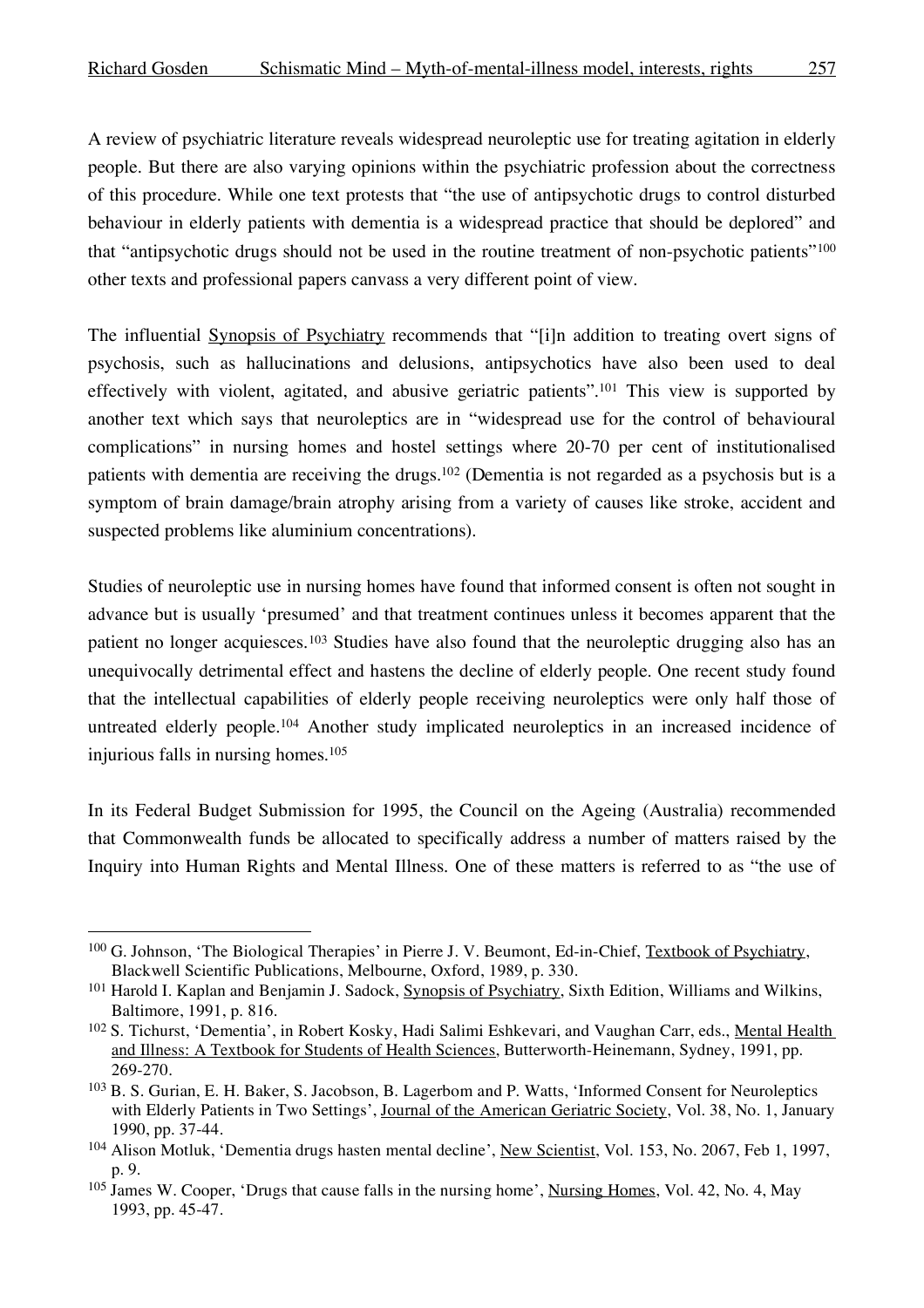chemical restraint in residential care for older people".106 The Human Rights Inquiry had been told that old people with dementia "get zonked out with medication or tied to their chairs"107 in some nursing homes as a matter of course. And that "elderly patients are routinely sedated as a management technique  $-$  rather than for therapeutic purposes".<sup>108</sup>

But if the psychiatric text-books tend to disagree about the correctness of using neuroleptics to treat agitation and aggression in elderly people there is no such equivocation when it comes to dealing with the mentally retarded: "Treatment of behavioural disturbances in the mentally retarded has tended to rely heavily on medication resulting in up to 50% of retarded people in institutions and community residences being on psychotropic drugs".109 (Neuroleptics are a sub-set of the psychotropic group). A second text-book confirms the 50% figure as being normal and enthusiastically recommends the neuroleptics Mellaril and Haldol as being "useful in reducing unwanted behaviour, such as self-stimulation, aggression, and motor activity". 110

Neuroleptics are also routinely used by psychiatrists to treat children and adolescents who have had complaints laid against them for being disruptive. High strength neuroleptics like Haldol, for instance, are routinely prescribed for conduct disorder. <sup>111</sup> Conduct disorder is specific to children and adolescents and is essentially a tendency towards disobedience. Conduct disorder is a nonpsychotic condition and so, unlike the dopamine hypothesis for schizophrenia, there is no underlying therapeutic rationale for using neuroleptic medication to control it. This has left drug treatment for conduct disorder open to severe criticism: "neuroleptics are still being prescribed for childhood disorders, such as conduct disorder, for which they have no legitimate medical use."112 A recent study of children and adolescents receiving neuroleptics in New York found that one third of them had developed symptoms of parkinsonism, and one eighth had developed tardive dyskinesia, as a result. 113

When neuroleptic drugs are openly used in these ways to control troublesome behavioural patterns, without any pretence of a therapeutic purpose, serious doubt is cast on the claims that these drugs are only administered to people diagnosed with schizophrenia in order to rectify supposed medical

<sup>113</sup> Ibid.

 <sup>106</sup> Council on the Ageing (Australia), Federal Budget Submission For 1995, Melbourne, December 1994, p. 9.

<sup>107</sup> Human Rights and Equal Opportunity Commission, Report of the National Inquiry into the Human Rights of People with Mental Illness, Australian Government Publishing Service, Canberra, 1993, p. 517.

<sup>108</sup> Ibid. p. 245.

<sup>&</sup>lt;sup>109</sup> H. Molony, 'Mental retardation', in Beumont ed, op. cit., pp. 277-278.

<sup>&</sup>lt;sup>110</sup> Kaplan and Sadock, op. cit., p. 799.

<sup>111</sup> B. Bowers, 'Antipsychotics Evoke Youthful Concerns', Science News, Vol. 140, No. 18, 2 November, 1991, p. 276.

<sup>112</sup> Ibid.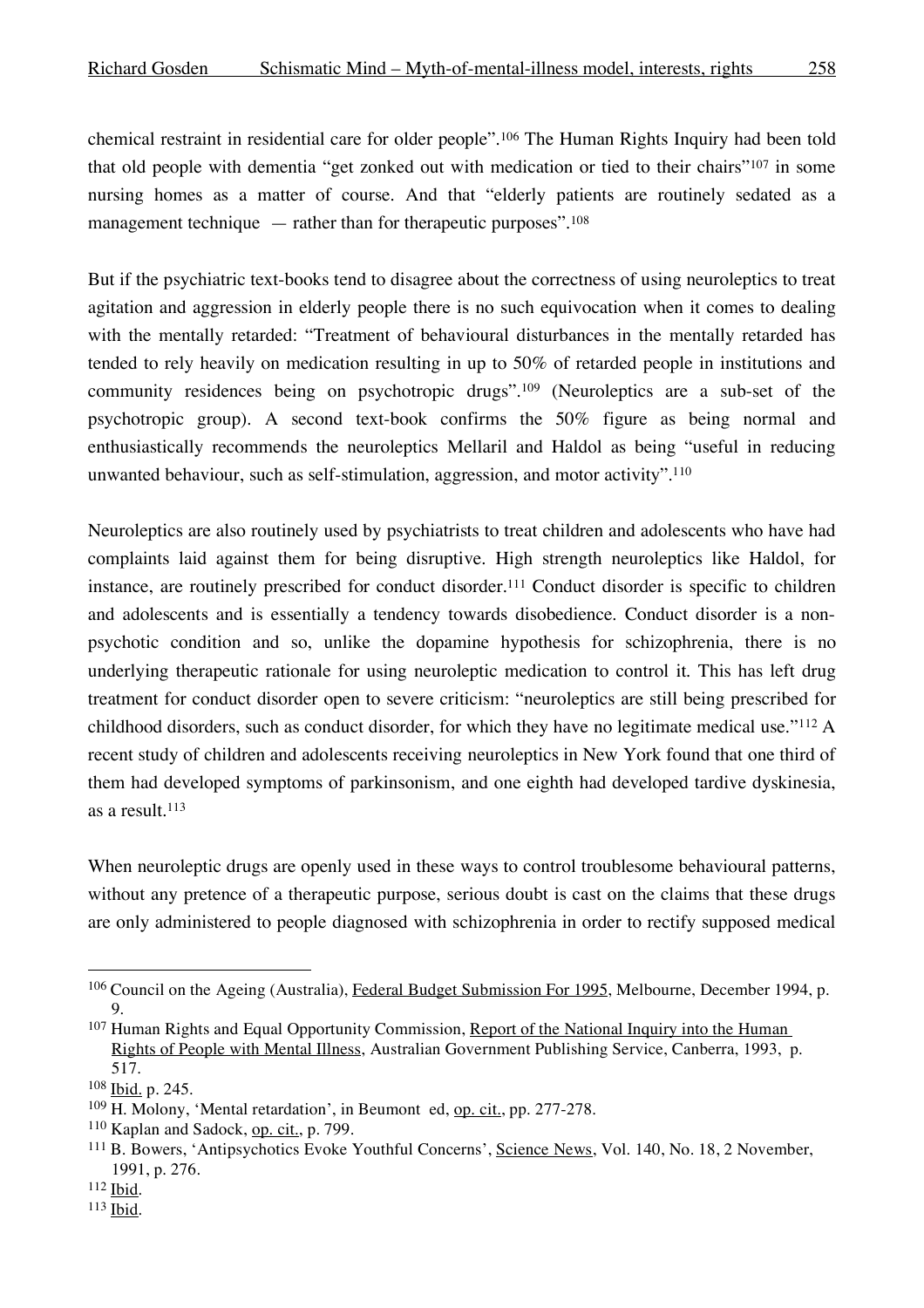problems, like an imbalance in brain chemistry. It seems much more likely that the drugs are administered to schizophrenics for the same reason as they are given to disruptive non-psychotic people in institutions — primarily to control their behaviour. From the M-M-I perspective then involuntary dosing with these drugs could be viewed as a restriction of liberty and therefore as a violation of Article 9.

#### Treatment or Torture

The other major category of human rights imperative associated with the M-M-I model concerns whether forced treatment with neuroleptics is a form of torture or cruel, inhuman or degrading punishment. Modern psychiatry has been implicated on numerous occasions in recent times for assisting police interrogators extract false confessions from political prisoners of repressive regimes. <sup>114</sup> In an attempt to control these activities the World Psychiatric Association (WPA), which is the international umbrella organisation for psychiatric professional bodies, and which claims 140,000 psychiatrist members, has a sub-committee called the Committee to Review of the Abuse of Psychiatry.

When an Australian whistleblower was falsely labelled with a psychiatric disorder in 1997, so as to facilitate dismissal from employment on medical grounds, she complained to the WPA and her complaint was passed on to the Committee. The Committee responded quickly advising the whistleblower that it would investigate her complaint.

The Secretary of the Committee, Marianne Kastrup, wrote under the letter-head of a Danish human rights organisation called the Rehabilitation and Research Centre for Torture Victims/International Rehabilitation Council for Torture Victims (RCT/IRCT). <sup>115</sup> RCT/IRCT is partly funded by the Danish government and is largely dedicated to the investigation of torture and international adherence to the Convention Against Torture and Other Cruel, Inhuman or Degrading Treatment or Punishment. It is interesting to note that the Secretary of a WPA committee is located in the offices of RCT/IRCT thereby indicating that the highest levels of the international psychiatric community have unequivocally linked certain psychiatric practices with torture.

There are indications that the American Psychiatric Association has made the same kind of linkage. The APA has two standing committees which have been set up to investigate claims that psychiatric diagnosis and treatment are used for punitive purposes. The Committee on International Abuse of Psychiatry and the Committee on Abuse and Misuse of Psychiatry in the U.S. recently advertised a symposium for North American psychiatrists in order to discuss specific instances of abuse.

 <sup>114</sup> Editorial, 'Guilty innocents: the road to false confessions', The Lancet, Vol. 344, No. 8935, Nov 26, 1994, p1447-1451.

<sup>115</sup> Marianne Kastrup, Letter to Louise Roy, 9 January, 1998.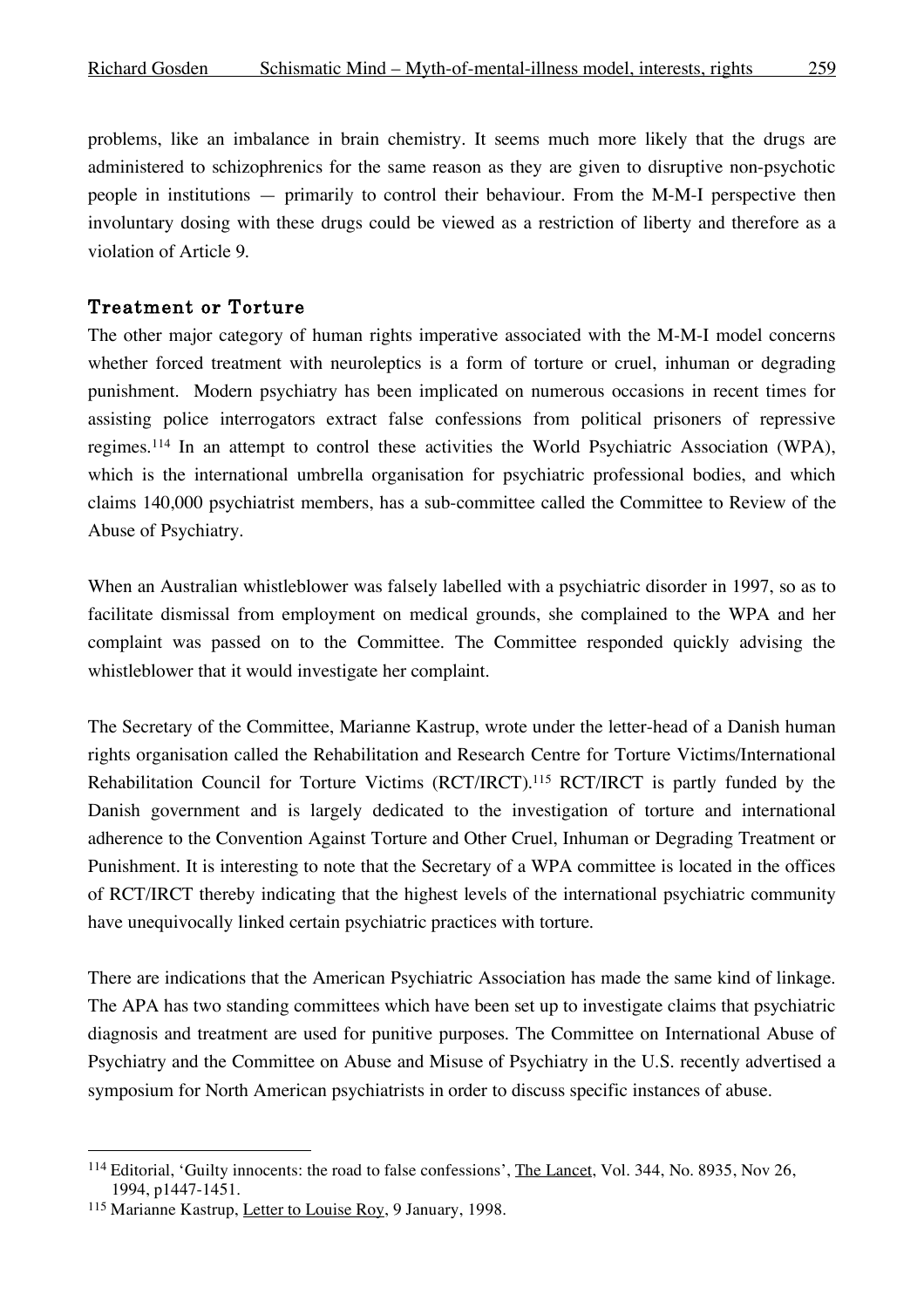In the U.S. there are instances of psychiatrists cooperating with big business or government agencies to deny individuals fundamental human rights. One example is of a company which referred to a psychiatrist a nuclear power plant safety inspector who exposed unsafe procedures or conditions and subsequently fired the person on 'health grounds.' Another example is of a forensic psychiatrist who treated a psychotic prisoner to render him fit for execution. Internationally, evidence strongly suggests that the Cuban government is forcing political dissidents to undergo psychiatric treatment, much as that government's former Soviet patrons once did.116

Soviet psychiatry is one area where the international psychiatric establishment readily admits psychiatric treatment was used as a form of punishment and torture. This is despite some claims that the approach of Soviet psychiatrists to mental illness was almost identical to that of western psychiatrists. An investigator of Soviet psychiatry in the early 1990s found that:

The dopamine hypothesis of schizophrenia and amine hypothesis of depression are widely quoted. There is a more intense approach to treatment in the early stages of an illness, and the range of drugs used is similar to that in the West. Interestingly, clozapine [an atypical neuroleptic] was used in the Soviet Union long before it became available in Western countries. 117

The WPA was very prominent in the early 1980s in a campaign of condemnation of Soviet psychiatric abuse and there was a widespread perception in the West that Soviet psychiatrists were using neuroleptics as a form of torture on dissidents who had been diagnosed with schizophrenia.

Leonid Plyushch, a Russian scientist and political dissident of the 1970s who eventually fled to the United States, was widely reported in the US media after he told how he had been drugged in a Soviet psychoprison on small doses of the neuroleptic Haldol: "I was horrified to see how I deteriorated intellectually, morally and emotionally from day to day. My interest in political problems quickly disappeared, then my interest in scientific problems, and then my interest in my wife and children."<sup>118</sup> Haldol is not a Soviet invention. It is manufactured in the United States by McNeil Pharmaceuticals, a subsidiary of the transnational pharmaceutical giant Johnson and Johnson. In 1995 Haldol had 24% of the neuroleptic market in the United States. 119

 <sup>116</sup> D. Ray Freebury, 'Abuse of Psychiatry', Psychiatric News, accessed December 1997, Available URL, http://www.appi.org/pnews/march7/freebury.html

<sup>117</sup> Francis I. Dunne, 'Soviet and Western Psychology: A Comprehensive Study', British Medical Journal, Vol. 305, No. 6849, 8 August, 1992, p. 374.

<sup>118</sup> Breggin, Toxic Psychiatry, op. cit., pp. 71-72.

<sup>119</sup> Norman L. Keltner, 'Antipsychotic Drugs', in Norman Keltner, Lee Hilyard Schwecke and Carol E. Bostrom, eds., Psychiatric Nursing, Mosby, St. Louis, 1995, pp. 230-231.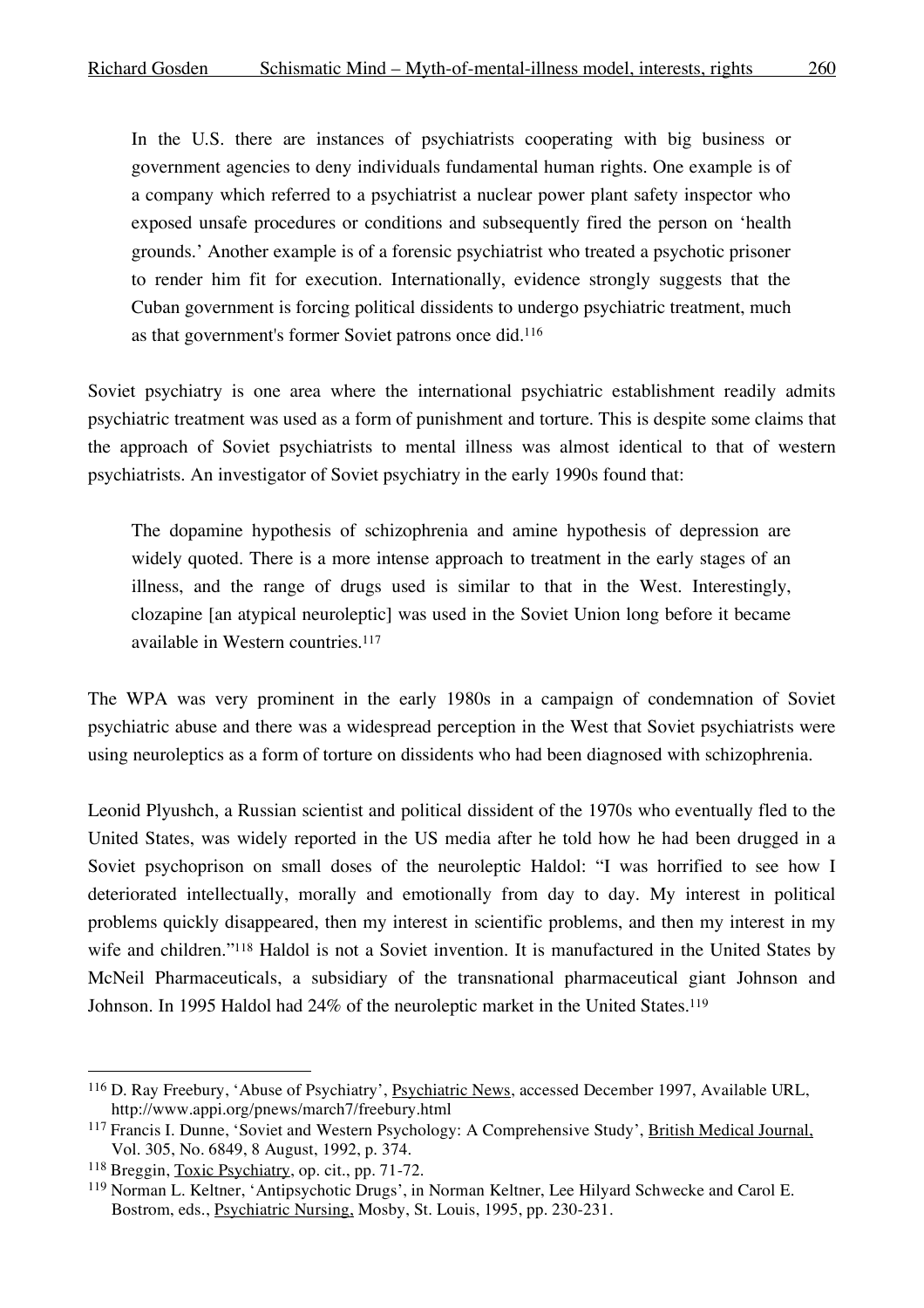Soviet psychiatry's professional body resigned from the WPA under pressure in 1983 and in 1989 a Time article warned about the dangers of allowing Soviet psychiatrists to rejoin the WPA. The article canvassed the opinion that psychiatric methods remained essentially unchanged in the Soviet Union and reviewed some of the abuses of the past. At its supposed worst, Soviet psychiatry was dominated by Dr. Andrei Snezhnevsky, the director of the Institute of Psychiatry of the U.S.S.R. Academy of Medical Sciences. Snezhnevsky had died in 1987 but he had been the leading figure in Soviet psychiatry since the early 1950s and his influence was still felt. It was Snezhnevsky who,

broadened the definition of schizophrenia by adding the category 'sluggish schizophrenia.' He defined the disorder as a slow-developing illness without the hallucinations that are a classic element in the Western definition of many schizophrenias. Instead, the 'symptoms' could be nearly all forms of behaviour unsociability, mild pessimism, stubbornness — that deviated from the social or political ideal. 120

But this description of schizophrenia could easily be derived from the current DSM-IV diagnostic criteria where 'hallucinations' are only one of five Criterion A symptoms and are not an essential feature of schizophrenia. 'Unsociability' and 'mild pessimism' that deviate from the social ideal could be interpreted as falling into Criterion A (4) — grossly disorganised behaviour, Criterion A  $(5)$  — negative symptoms like affective flattening, and Criterion B — social dysfunction. If a person was troublesome to their family, or a social nuisance, in a Western country there is little doubt that the same criteria could be used for at least a tentative schizophrenia label like schizophreniform disorder (DSM-IV) or simple schizophrenia (ICD-10).

The same article describes the torture/punishment imposed on Soviet dissidents as being "hospitalised for years under prison-like conditions and put on powerful drugs that turned them into zombies".121 But the powerful drugs that violated human rights by turning Soviet dissidents into zombies are the same neuroleptics used on similar types of people by Western psychiatrists.

Another indignant description of Soviet psychiatry describes sluggish schizophrenia again: "One manifestation of this novel ailment was 'stubbornness and inflexibility of convictions'; the usual treatment consisted of megadoses of powerful tranquillisers like Thorazine for 'prophylactic' purposes".122 Once again, "inflexibility of convictions" is perhaps just another way of describing

 <sup>120</sup> John Langone, 'A profession under stress; long ostracised by colleagues around the world, Soviet psychiatrists try to show that they are not instruments of oppression', Time, Vol. 133, No. 15, 10 April, 1989, pp. 94-96.

<sup>121</sup> Ibid.

<sup>122</sup> Victoria Pope, 'Mad Russians: Victims of Soviet 'punitive psychiatry' continue to pay a heavy price', U.S. News & World Report, 16 December, 1996, pp. 38-43.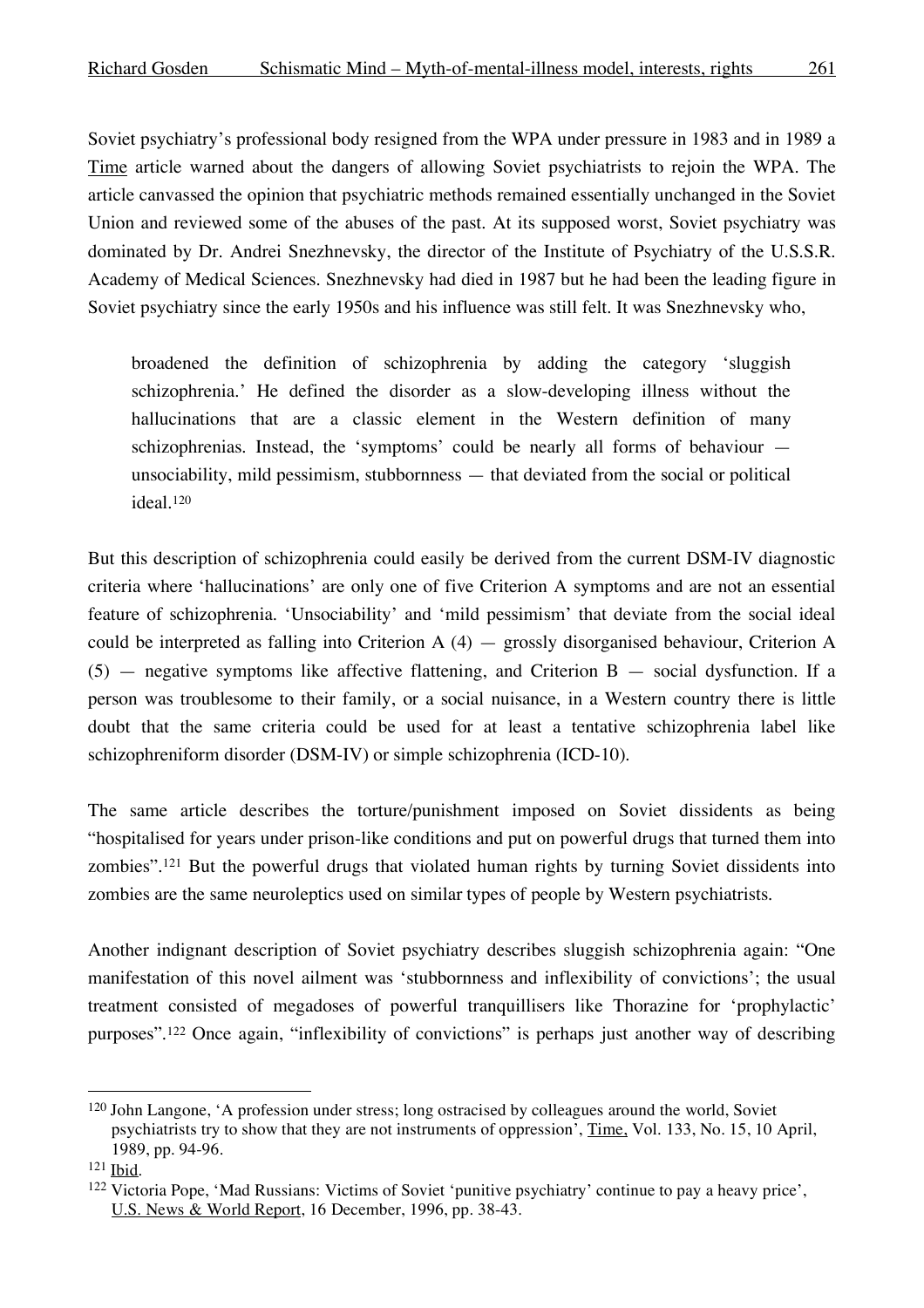'delusions with lack of insight', which is a common feature of schizophrenia diagnosis in the West. 'Prophylactic purposes' is called 'maintenance treatment' by Western psychiatrists and, as with Haldol in the earlier description, the drug used to supposedly 'punish' Soviet dissidents, Thorazine, is one that is routinely applied to schizophrenics by Western psychiatrists. Thorazine is the brand, and chlorpromazine the generic name,  $123$  of a commonly used neuroleptic that had  $12\%$  of the market for neuroleptics in the United States in 1995.<sup>124</sup> In Britain this drug is known as Largactil.<sup>125</sup>

Thomas Szasz argues that the spectacle of the Western psychiatric profession loudly condemning Soviet psychiatrists for their abuse of professional standards is largely an exercise in hypocrisy. Szasz maintains that it is psychiatric power that is the problem from which psychiatric abuse arises and that psychiatric power is just as prevalent in democratic societies as it was in the Soviet Union: "Psychiatric abuse, such as we usually associate with practices in the former Soviet Union, is related not to the misuse of psychiatric diagnoses, but to the political power intrinsic to the social role of the psychiatrist in totalitarian and democratic societies alike".126 If one accepts the argument that neuroleptic treatment was a form of torture when it was used by Soviet psychiatrists then there is little reason to have a different opinion about its current usage by Western psychiatrists.

Lawrence Stevens, a lawyer in the United States who represents victims of psychiatric injustice, goes beyond the punishment/torture model for forced treatment with neuroleptics and compares the practice to rape:

In both cases, the victim's pants are pulled down. In both cases, a tube is inserted into the victim's body against her (or his) will. In the case of sexual rape, the tube is a penis. In the case of what could be called psychiatric rape, the tube is a hypodermic needle. In both cases, a fluid is injected into the victim's body against her or his will.<sup>127</sup>

Descriptions given by patients of the treatment they have received sometimes gives confirmation of Stevens' assertion, despite his apparent hyperbole. One woman patient, who had read a number of books about psychiatric theories of schizophrenia before her incarceration, had the temerity to demand of the hospital staff that they test her dopamine levels before giving her neuroleptic medication, in order to confirm that she did indeed have a chemical imbalance in her brain.

 <sup>123</sup> Breggin, Toxic Psychiatry, op. cit., p. 560.

<sup>124</sup> Keltner, op.cit., pp. 230-231.

<sup>125</sup> Breggin, Toxic Psychiatry, op. cit., p. 560.

<sup>126</sup> Thomas Szasz, 'Psychiatric Diagnosis, Psychiatric Power and Psychiatric Abuse', Journal of Medical Ethics, Vol. 20, No. 3, September, 1994, pp. 135-139.

<sup>127</sup> Lawrence Stevens, op.cit.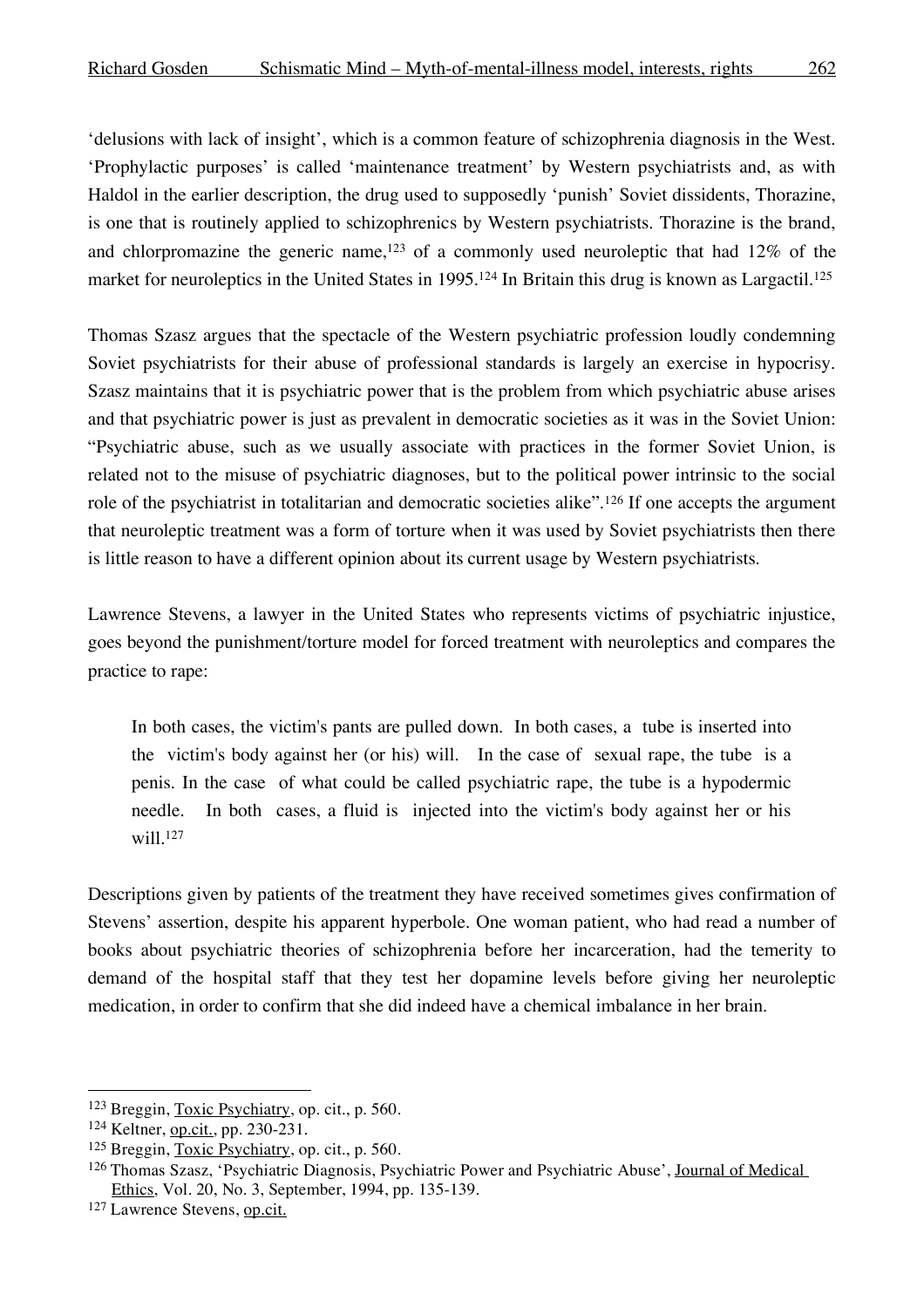When I was demanding testing at Shellharbour [a psychiatric hospital in NSW, Australia], I refused to lay on the bed for an injection unless they tested my levels first. The hospital brought in the hospital security men who forced me around to the TV room via a back corridor. They held me down and forced the injection on me. 128

This same former patient goes on to describe how neuroleptics effect patient behaviour by the same 'fear therapy' principle as earlier forms of treatment:

When the side effects of the drugs started taking effect I told staff that the side effects were totally unacceptable and that the drugs were toxic. Worse, they were forcing untested drugs on untested patients. The psychiatrist 'treating' me was furious. She said in response that I wasn't allowed to leave the ward with the other patients. I was therefore effectively put in isolation on the ward. I had to endure the side effects etc in silence because there is always ECT down the corridor. Staff then naively believed that I had calmed down because of the drugs. One psychiatric nurse said 'Look how much better you are now'. This woman honestly believed that I had calmed down because of biological intervention. I hadn't changed my attitudes or feelings one skerrick. It was just that I was too terrified to say anything because this woman 'treating' me was vicious. She meant business. I gave up the fight out of fear of an increased risk of brain damage from increased doses over a longer period of time. 129

The fear of "ECT down the corridor" is a particularly noteworthy element in the fear therapy that was applied to this patient. She further clarified the therapeutic principle: "Because biopsychiatrists dehumanise and depersonalise schizophrenics they can't comprehend the fact that we respond rapidly to abuse like anyone else. If someone puts the fear of God into you, you shut up. Because of the silence they think the patient has calmed down and recovered because of biological intervention". 130

# Conclusion

The human rights problems associated with the M-M-I model are mostly concerned with the loss of liberty involved in involuntary hospitalisation and the cruel nature of psychiatric treatment, which the M-M-I model argues is a form of torture/punishment. According to the M-M-I model the underlying reason why a system has been allowed to develop, which treats a non-existent disease with torture, is to be found in the continued existence of the insanity plea as a means of escaping criminal liability. The insanity plea is deeply entrenched in cultural tradition and so long as it

 <sup>128</sup> Heather Nolan, Former psychiatric patient treated involuntarily for schizophrenia, Personal Communication (letter to Richard Gosden), 26 February, 1998.

<sup>129</sup> Ibid.

<sup>130</sup> Ibid.